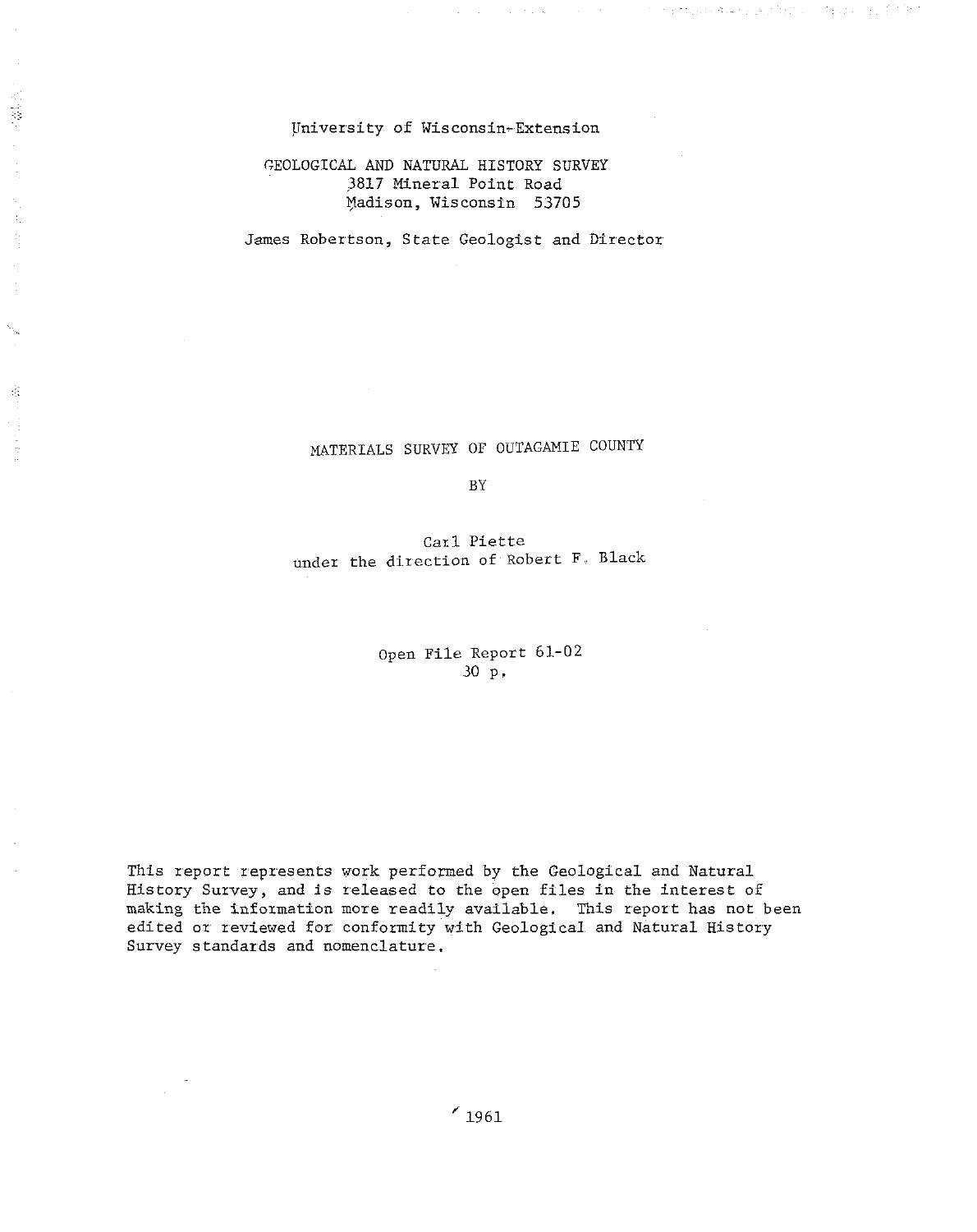# **Balls of Griberts**

#### **Independent from**

| <b>Indreal Geology</b> | <b>Programmation</b>                              |             |              |
|------------------------|---------------------------------------------------|-------------|--------------|
|                        | Upper Cantrian<br>Kiddle Ordevielan               |             |              |
|                        |                                                   |             |              |
| Clasici Geology        |                                                   |             |              |
|                        | General<br>Moklan Substage                        |             |              |
|                        | Cerry Substage                                    |             |              |
|                        | The Creek Interstailal                            |             |              |
| - 40 经金融服务             | Valders Substage                                  |             |              |
|                        | Hecont Doposits                                   |             |              |
| Materials Provinces    |                                                   |             |              |
|                        | Frovince # 1 through Province # 14                | Page        |              |
|                        |                                                   |             |              |
| Conclusions            |                                                   | Pers.       | 13           |
|                        |                                                   |             |              |
|                        | <b>Solected Bibliography</b>                      | <b>They</b> | $\mathbf{M}$ |
|                        | The Manual Part (1953)                            |             |              |
|                        |                                                   | Page 15     |              |
|                        | Appendix # 2 (since and general general painting) | App 24      |              |
|                        |                                                   |             |              |
|                        | Appendix # 3 (natural exposures and read cute)    | Twe         | 宮学           |

## **Jãob of Diretr**

| Eighten 4 Materials provinces of Ontagania County |  |
|---------------------------------------------------|--|
|                                                   |  |
|                                                   |  |
| Mitte 2 Mehreck Formations of Outenands County    |  |
|                                                   |  |
|                                                   |  |
| Wynte 3 Glassial geology of Octograde County      |  |
|                                                   |  |

W.G. & N.H.S.<br>Open File<br>Collection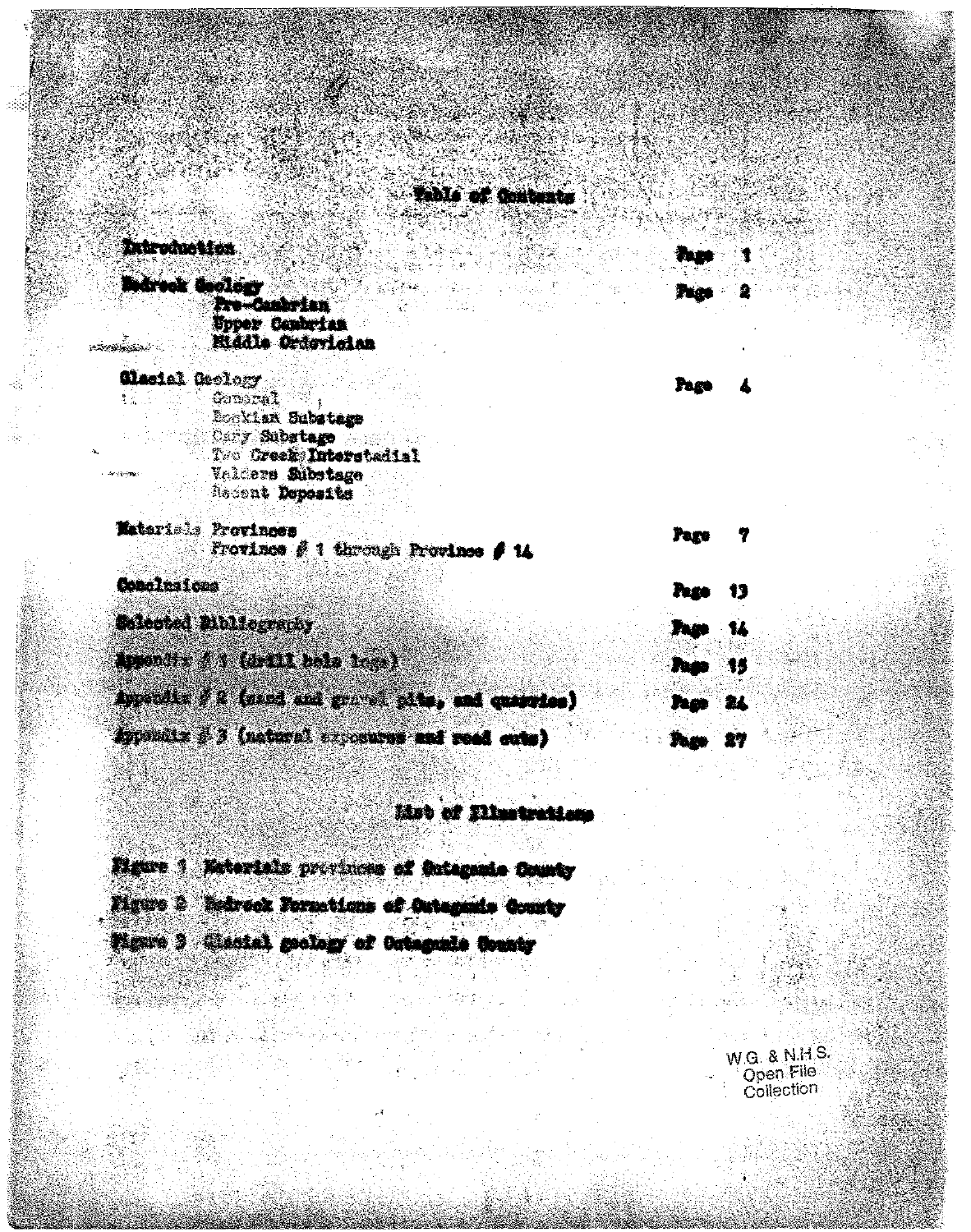## Materials Survey of Outaganie County

## Introduction

 $\mathcal{L}$ 

The purpose of this report is to give a general description of the types of geologic materials occuring in Outagamic County. The area adjacent to the Fex Miver Valley is emphasised. For convenience the county is divided into  $14$  provinces  $(f1g, 1)$ . They are defined by topography and the nature of the materials as seen in drill holes, natural exposures, road onte, sand and gravel pits, and quarries. Each province is summarized in the text of the report. For details of the materials in various places refer to Appendix  $\hat{f}$  1  $(\text{drill hole})$ . Appendix  $f$  2 (sand and gravel pits, and quarries), and Appendix  $\beta$  3 (road out observations).

Eash materials province presents unique problems in addition to the acquisition of materials, such as those encountered in excavations and in foundations for bridges and ether structures. However, except for the included information en general topography and materials present, no attempt is made to discuss then.

The study is financed by funds from the State Highway Commission. under the suspices of the State Goological Survey. Field studies and preparation of this report were accomplished in the period from Jame 12 to September 9. 1961. All previous materials reports for the county, svailable drilling logs in the files of the Soils Laberatory of the State Highway Commission, and pertinent published literature (see selected bibliography) were examined. Mapping in the field and office was accomplished on topographic maps or planimetric mans, and aarial photographs. A Mobile Drill, B-36, power auger was made available for one month by the State Highway Commission. No field assistants were previded.

 $-1-$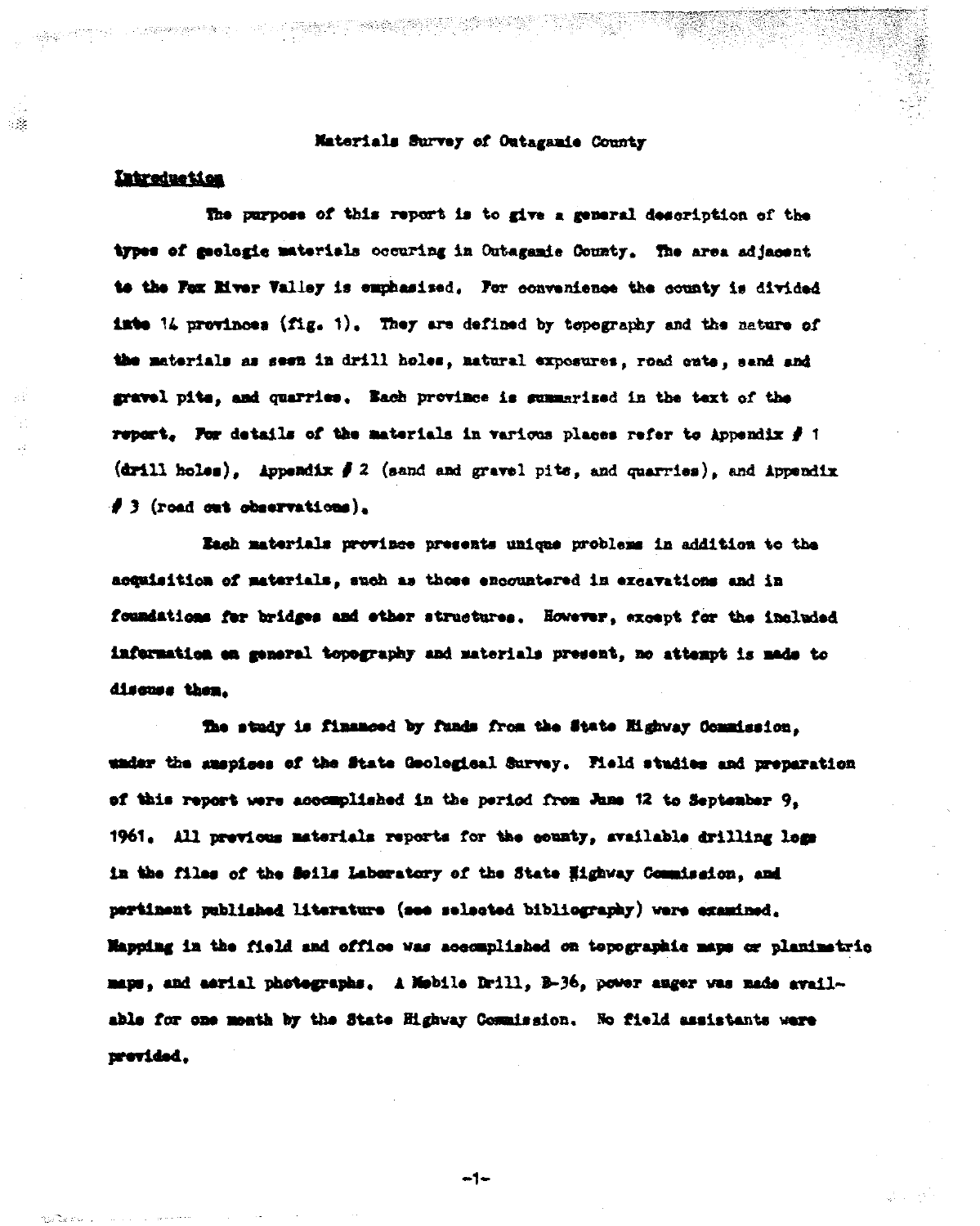#### Bedrock Geology

Dutagamie County is underlain by Pre-Cambrian crystalline rocks and by Upper Cambrian and Middle Ordovician sedimentary rocks. Pre-Cambrian exposures are non-existent and Cambrian and Ordovicien exposures are limited and scattered. The bedrock is generally overlain by 1 to 512 feet of lake deposits and (or) glacial drift.

Figure 2 is a bedrock map of Cuisgemia County. It shows onterop areas. known contacts, and hidden contacts, It also gives a fairly detailed stration graphic column. In the appendices (pages 15 ) representative detailed quarty and outcrop sections can be found.

#### Pre-Cambrian

Pre-Cambrian rocks are identifies in well logs from the northwest corner of the county. They are pick, gray, and red granites

#### Upper Cambrian

Upper Cambrian rocks are identified in well logs and in outerops. They rest unconformably on the Pre-Cambrian, strike northeast-southwest, and dip to the southeast. The sequence of Cambrian rocks is at least 458 feet thick and is primarily sandstone. In the county three formations are identified; the Dresbach, Franconia, and Trempealeau. Of these the Franconia and Trempealeau outerop just east of New London. The exposed rocks include 4 feet of buff, sandy, silty dolomits and more than 20 feet of greenish gray, red, white, or yellow sandstone which is fine-to medium-grained, crossbedded, and glaucenitic and dolomitie in part.

## Middle Ordovician

The Prairie du Chien group (Lower Magnesian) consists of the Onecta dolomits, New Richmond sandstone, and Shekopse dolomite, but is not subdivided in this report. It rests unconformably on the Upper Cambrian, strikes northeast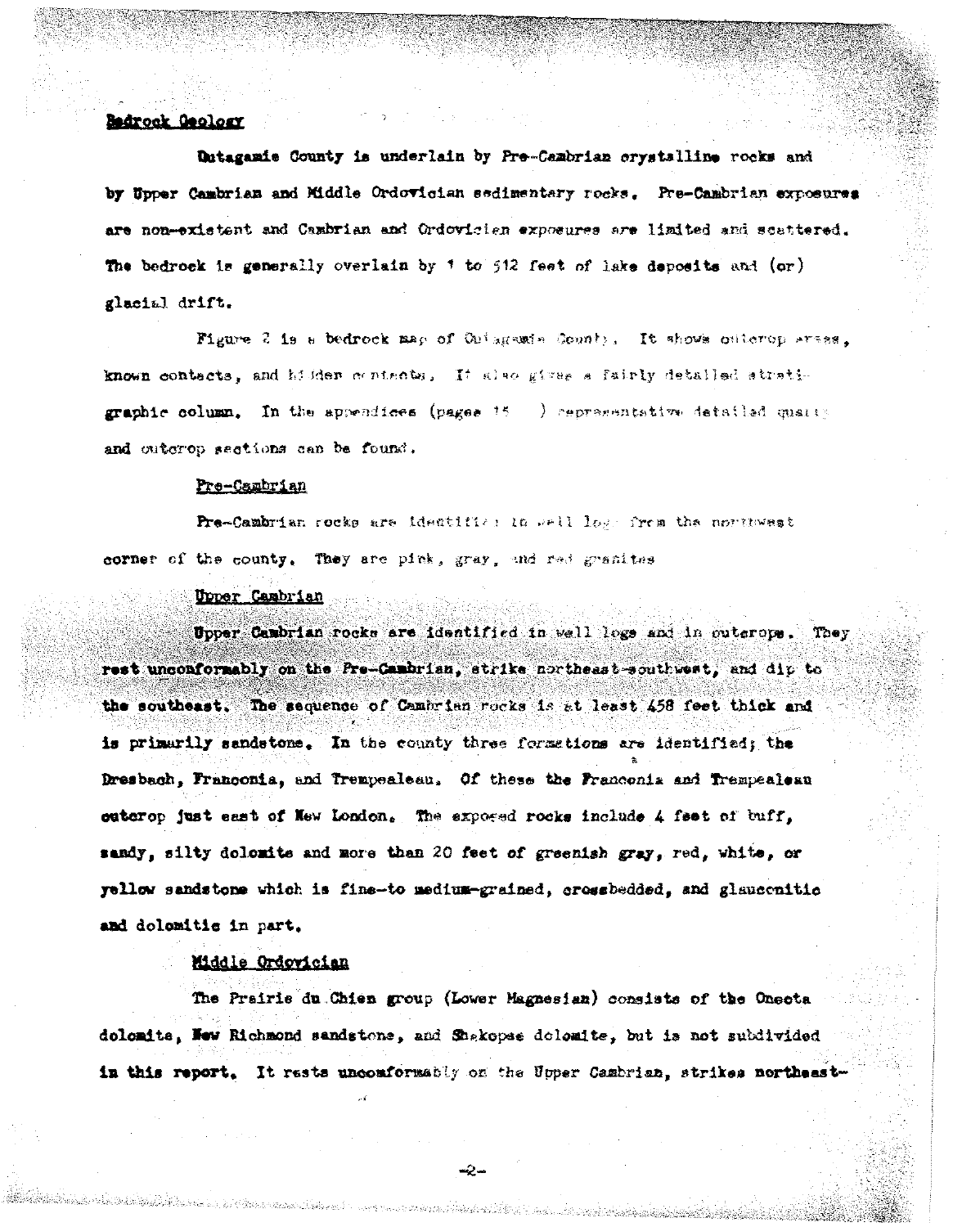southwest, and dips to the southeast. It outcrops along the preminent escarpment which forms the south and east boundries of the flat northwest quarter of the county. It is characteristically a hard, gray to brown dolomite with chert, green shale, colites, and occasional sandy sonss. Its thickness and bedding are irregular; numerous dome structures are attributed to algel reefs.

囊

St. Peter sandstone outcrops at the base of escarpments formed by the Black River group, or is buried by glacial and recent deposits in low swampy areas having a general northeast-southwest trend. It is a poorly consolidated sandstone with well rounded fine- to coarse-grained components,

Black River and Galena groups (Platteville and Trenton) are not subdivided in this report. This unit outerops in small scarpe acress the central portion of the county and is exposed in isolated patches and in strass beds in the eastern portion of the county. The Fox Piver flows over this unit throughout the county and Duck Creek exposes it in numerous places. This unit may have dips contrary to the normal southeasterly dip. These secondary dips are thought to be due to deformation caused by overridding glaciers. As seen in outcrops, the fresh surface is a greenish to blue-gray dolomite, and the weathered surface is buff. The rook is a soft to hard dolomite with shaly beds and partings.

سوهم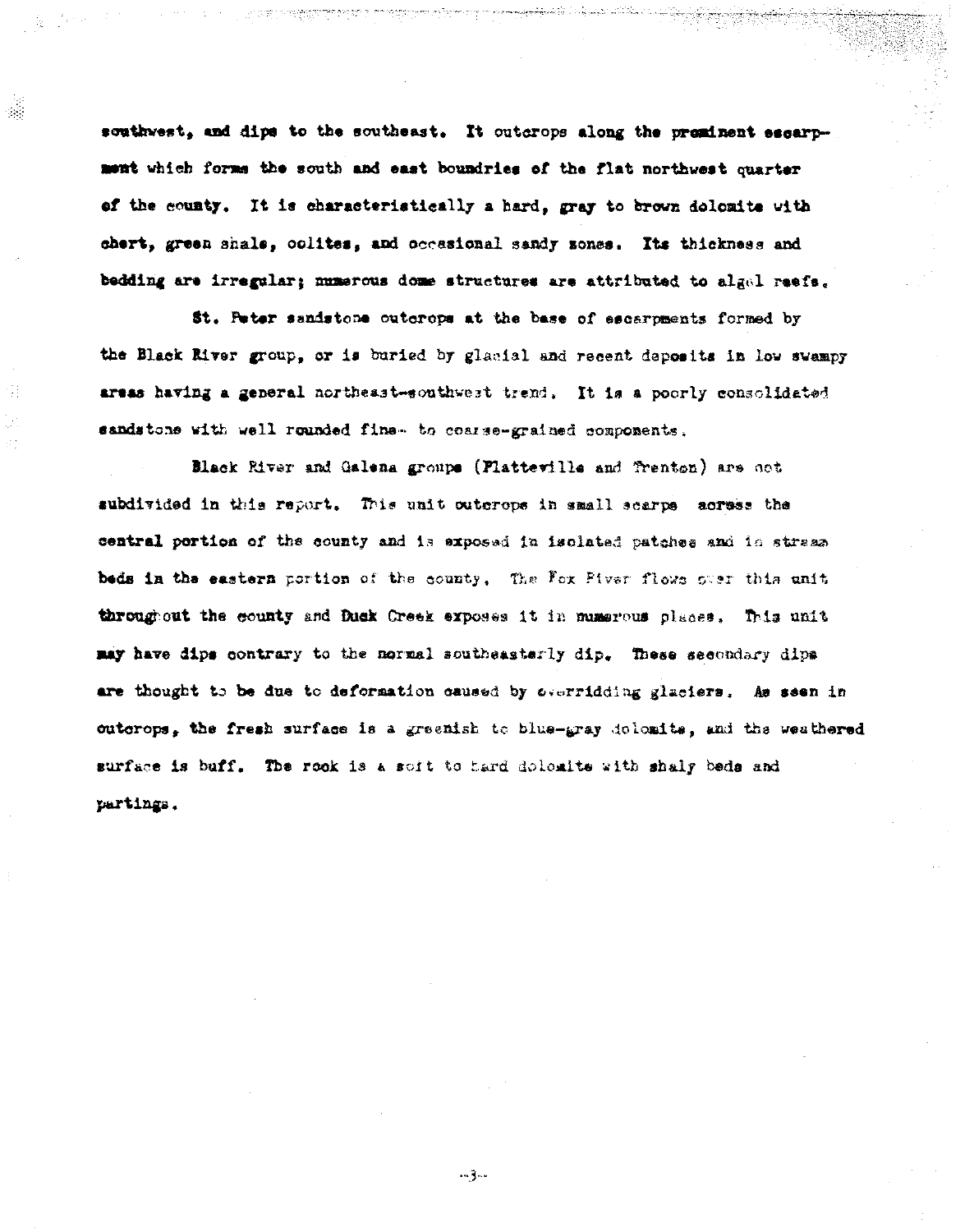## Clasial Geology

وأنبا

## General

Deposits of three glacial substages of the Wisconsin stage are represented in Outagamie County. The oldest or Rockian advance left deposits buried by the last two. Cary and Valders which are best represented and are most important from an economic standpoint.

Figure 3, a glacial map of Outagamie County, separates the various types of deposits of the Cary and Valders substages. It also gives a fairly detailed stratigraphic column. In the appendices (pages  $\{-\cdot\cdot\cdot\}$  representative detailed sections are given.

The major exis of advance of glacial ine into the county furing the Cary and Valders substages and probably during the Rockian was southwestward up the Fox Miver Valley. This valley was controlled by the Misgaran escarpment along the southeast side and by rising bedrock elevations to the northwest along the northwest side. In times of glaciation the ice first moved into this valley from Green Bay, attained its greatest thickness and width (southeast-northeart), and retreated from the valley last. This advance of ice upslope and retreat downslope controlles in many ways the kinds of unconsolidated deposits in the county.

Glacial deposits in the county consist of lake deposits and glacial drift. Lakes were formed in front of ice advancing upslope and behind ice retreating locally downslope. Their deposits are found over much of the county and consist of silt or clay in the deep portions of the lakes. fine- to mediumgrained sand in shallow waters, and beach sand and gravel slong the edges of the lakes. The glacial drift includes both stratified and unstratified materials.

 $-$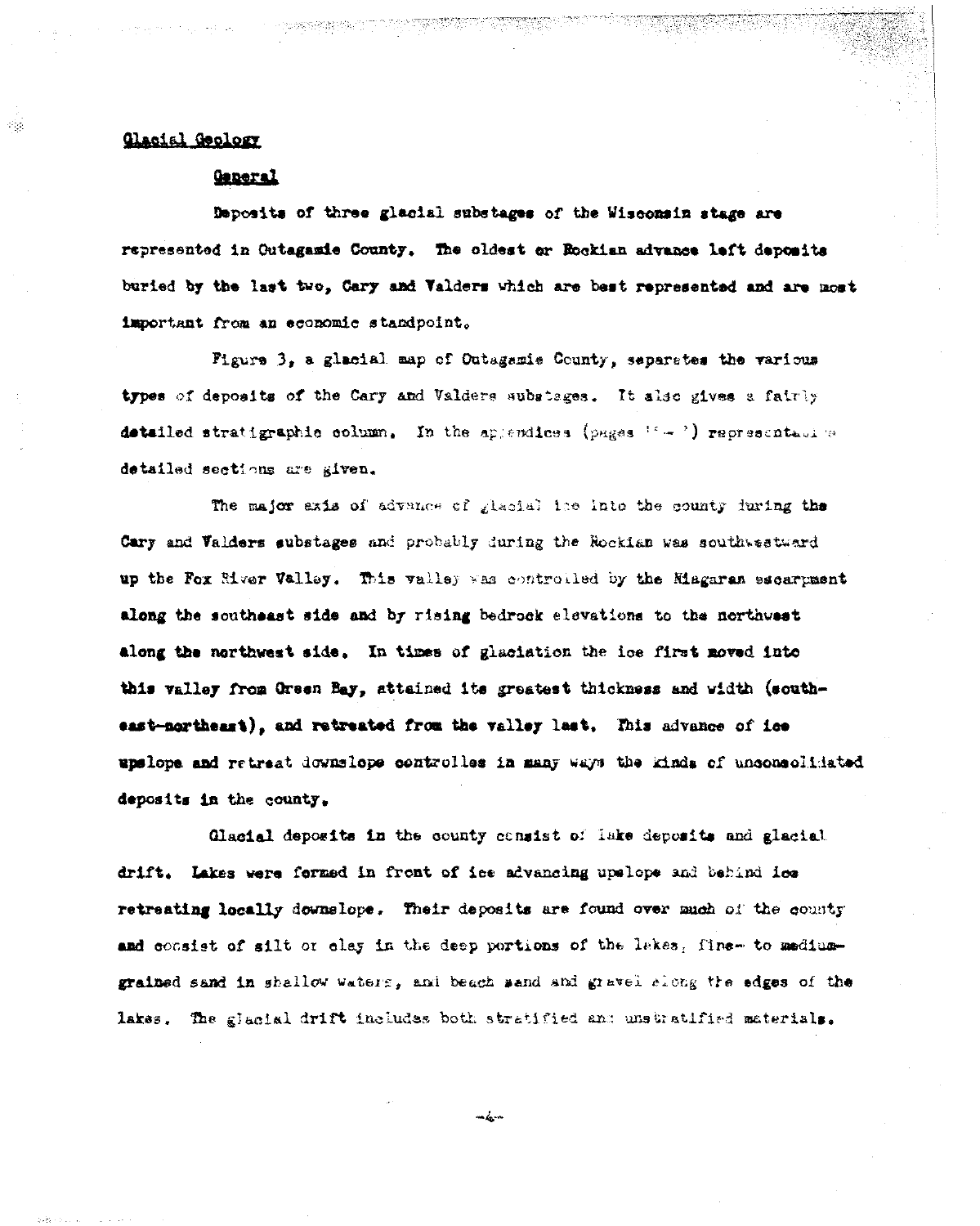Stratified deposits are found in such features as kames, deltas, orevasse fillings. and eskers, Unstratified deposits include ground moraine, end and lateral moraines, and drumlins. The mapping of these deposits was based on composition, color. structure, and topographic expression. Field methods of separating the drifts of different ages are not yet definitive, and in this recommaissance it was commonly not possible to determine the history of many deposits.

## Rockian Substage

The Rockian advance of the Wisconsin glaciation according to dates outside the county, occurred approximately 30,000 years ago. In Outagamie County a dense, reddish brown, sandy till which has been found below some Cary kame gravels and is recorded in drill holes (appendix 1) is correlated with the Rockian. These deposits are not separated in figure 3. No deposits of construction aggregates are known to be of Rockian age in the county, in marked contrast with counties in southern Misconsin.

#### Cary substage

The Cary substage occurred perhaps  $12.500$  to  $16000$  years ago. according to data from outside Wisconsin. The Gary till is silty, stoney, buff, gray, or pinkish. Associated with the Cary till are munerous kame and kame complexes of coarse gravel, gravel, and sand. During Cary times, the main outline of Duck Creek Ridge (Duck Creek seker of Thwaites 1943) was formed. Many marginal lakes were formed and deposits of gravel, same, silt, and clay were laid down during advance and retreat of Cary ice. These lakes were either small and of local extent or were broad expanses of water such as Early Lake Oshkosh (Thwaites  $1943.$ 

#### Two Creek interstadial

The Two Creeks interstadial occurred from 11,000 to 12,500 years ago

- 5. . .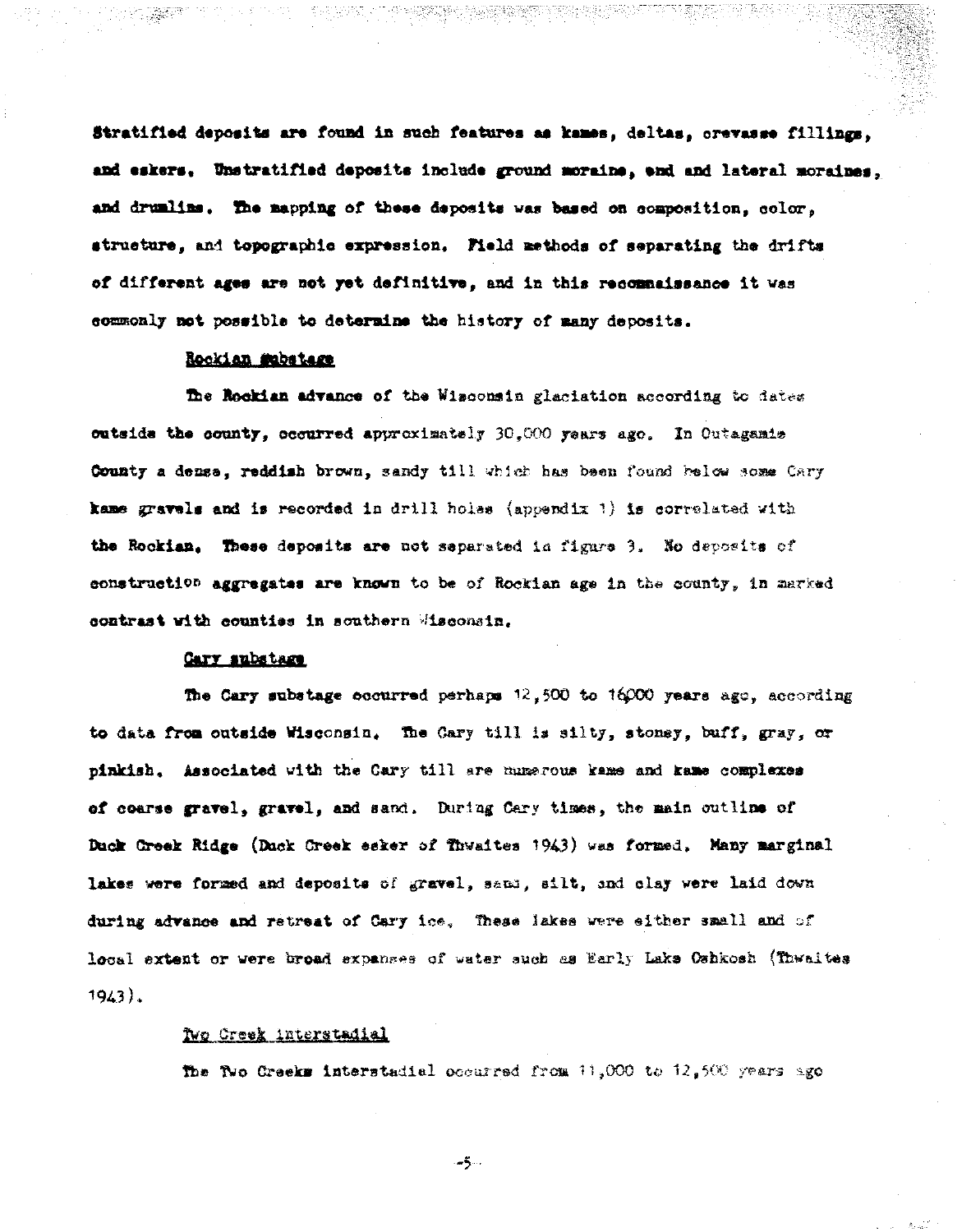ascording to many dates from Two Creeks and from the area of Green Sav. I Outagamis County several gravel pits expose peat and organic lavers of the two Creeks organic bed. It is a 3 to 4 inch organic bed with some tree trunks present. Above the organic sone is Valders till and (or) pond silts and clays. and below are silts and clays lying on Cary kame gravel. This bed has been identified in wells and drill beles as distinct organic sones or natural gas sones. The organic bed, however, is discontinous.

#### Valders substame

Ý.

It is estimated that the Valders substage occurred from 9,500 to 11,000 years ago. The Valders is represented in the county by a clayey red till with 5 to 10 percent stone content. The till attained its red color as the Valders ice moved across the upper Great Lakes region and reworked the previously deposited lake clays (Murray, 1953). Associated with the till are asad and gravel deposite laid down in front of the advancing glacier. When the Valders ice retreated, marginal lakes were again formed. The major lake, Lake Oshkosh (Thwaites, 1943), oecupied approximately the same basin as Early Lake Cehkosh.

## Becent Deposits

After the Valders glasiation, the present drainage was established. The rivers in the sounty started eroding and redepositing the material they passed over. The alluvium they deposited consists mainly of clay, silt and fine sand. The wind also reworked the glacial and lacustrine deposits and formed sand dunce. In the poorly drained areas where streams and wind were not active, swamp deposits were formed. The highlands received no deposits but were deeply eroded in some areas.

-6-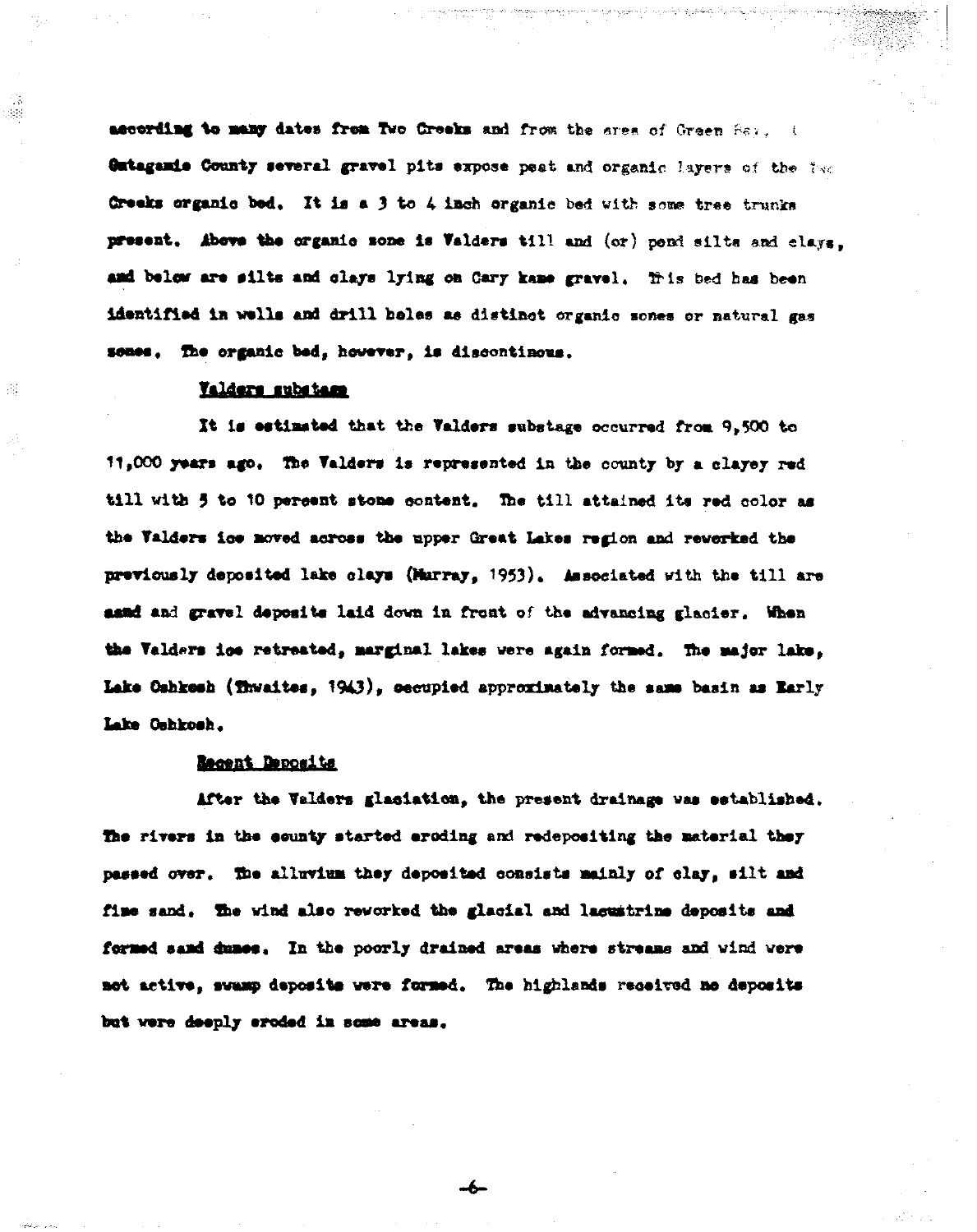## Material provinces

÷g≹

## Zravince f 1

Province 1 cocurs in scattered areas of the western part of the county. The province has relief of 50 feet or more along northeast-couthwest trending ridges and upland areas. The Prairie du Chden Dolomite enterops or lies below a thin cover of sand or Valders clayey till in the northeast and the Gary stonier till in the southwest. The dolomite is generally good quality with cocassional sherty sones, colitis sones, and glauconitis shaly partings. This province offers good sites for quarry development, See drill hole 49 and cuarries 28 and 76.

#### Province #2

This province occurs in scattered areas of the eastern part of the county. It has relief of 50 feet or more along northeast-southwest trending ridges and uplands. The Black River - Galena Dolomite outcrops or lies below a thin cover of Valders red-clayey till or lake sands. The dolemite is poor to fair quality. It contains a few beds of hard dolomite and mumerous beds of seft dolomite with many shaly partings. A thin sandstone bed may be present. The quality of the stone varies from area to area. This province offers sites for quarry development. See drill hole 29 and quarries 62, 87, and 88.

#### Province #3

This province cosurs in several areas of the sounty. The most noteable is the northeast-southwest trending Duck Greek ridge in the southeastern part of the county. It is a dominant topographic feature rising from 20-50 feet above the surrounding country. Topographically it is breken into three segments each containing characteristic materials. At the southwest end, this ridge typically shows 1 to 8 feet of Valders red-clayey till overlying

 $-7-$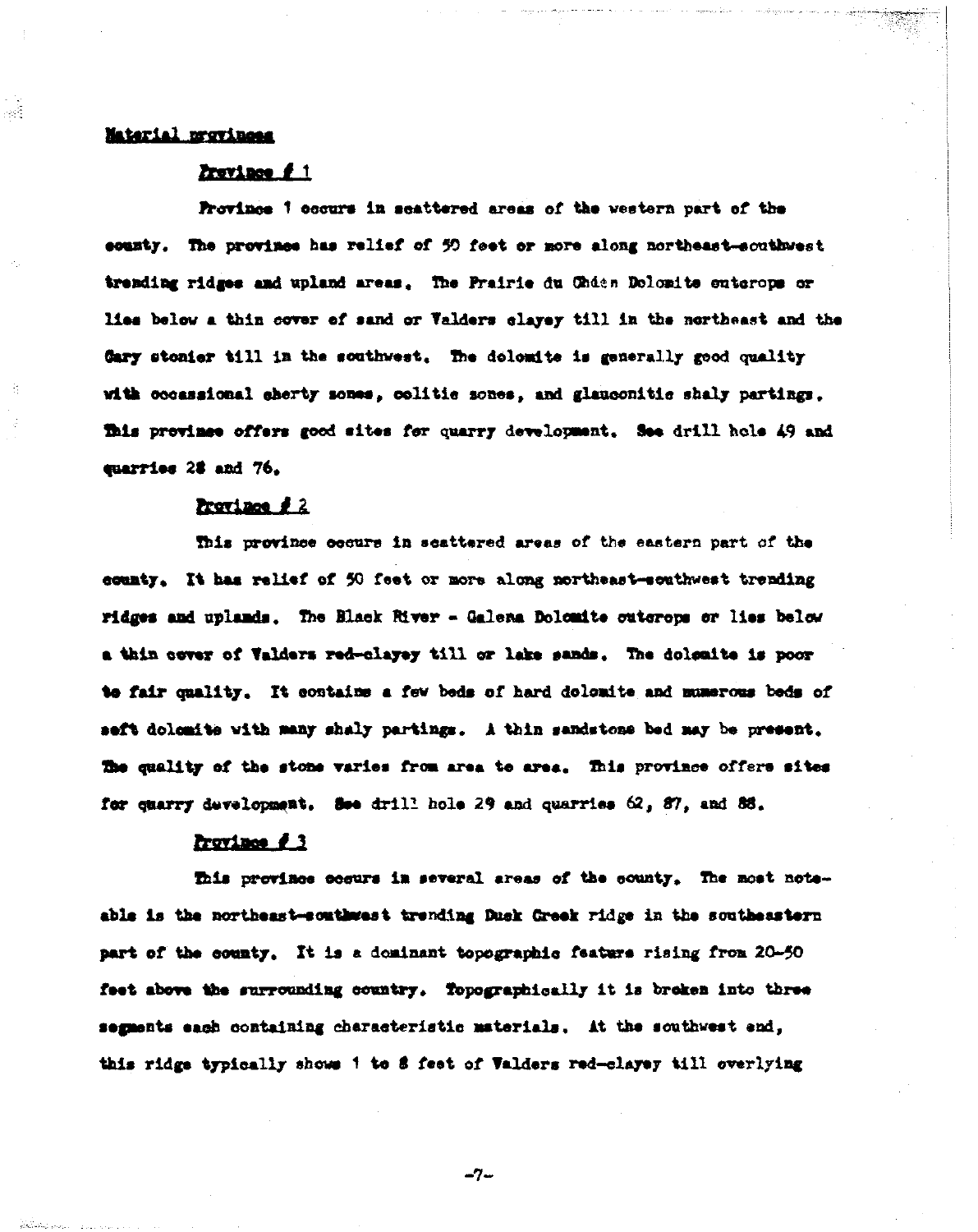interstratified sands and silts with lenses of gravel. The central segment of the ridge shows a similar sequence only with a more complex interstratification of sand, silt, gravel, and wedges of clay. Several 15-20 foot thick isolated patches of Valders till cap the ridge. On the east side of Duck Creek, the mortheast ségment is predominantly a clean, well rounded and sorted sand with some langes and beds of  $\frac{1}{4}$  to 1 inch diameter gravel. On the west side of the Creek, this segment is predominantly 5-15 foot thigh Valders till over lake silts and sands with twe pit locations of overridden Cary kame gravels. This ridge offers possibilities for development of fine aggregates but little likelihood of coarse aggregates.

The other two areas of occurrence of Province 3 are east of Seymour. These two areas lie in gently rolling uplands surrounded by a featureless plain. These areas show 0-5 feet of Valders red-clayey till overlying interstratified sand and silt with intraformational coarse gravel and pes gravel. These areas effer some possibilities of development of fine aggregates and limited coarse aggregates. See drill holes 6, 7, 8, 9, 15, 18, 19, 26 and 27 and pits 66 and 71.

#### Province # 4

.

Province 4 cecurs in the vicinity of Binghamton and Medina. It is a province of prominant knobs and kettles or rolling upland areas. Coarse gravels are found in this prevince in Cary kame complexes. The material grades from sand sime to coarse cobble and boulder size, coarse material being dominant. Some pockets of clay and silt occur in the gravels, and clay and silt locally serve as a binding agent. The gravel is generally 5-20 feet thick, it bottoms on Prairie du Chien Dolomite or on the hard, dense, brown Rockian till. The

-6-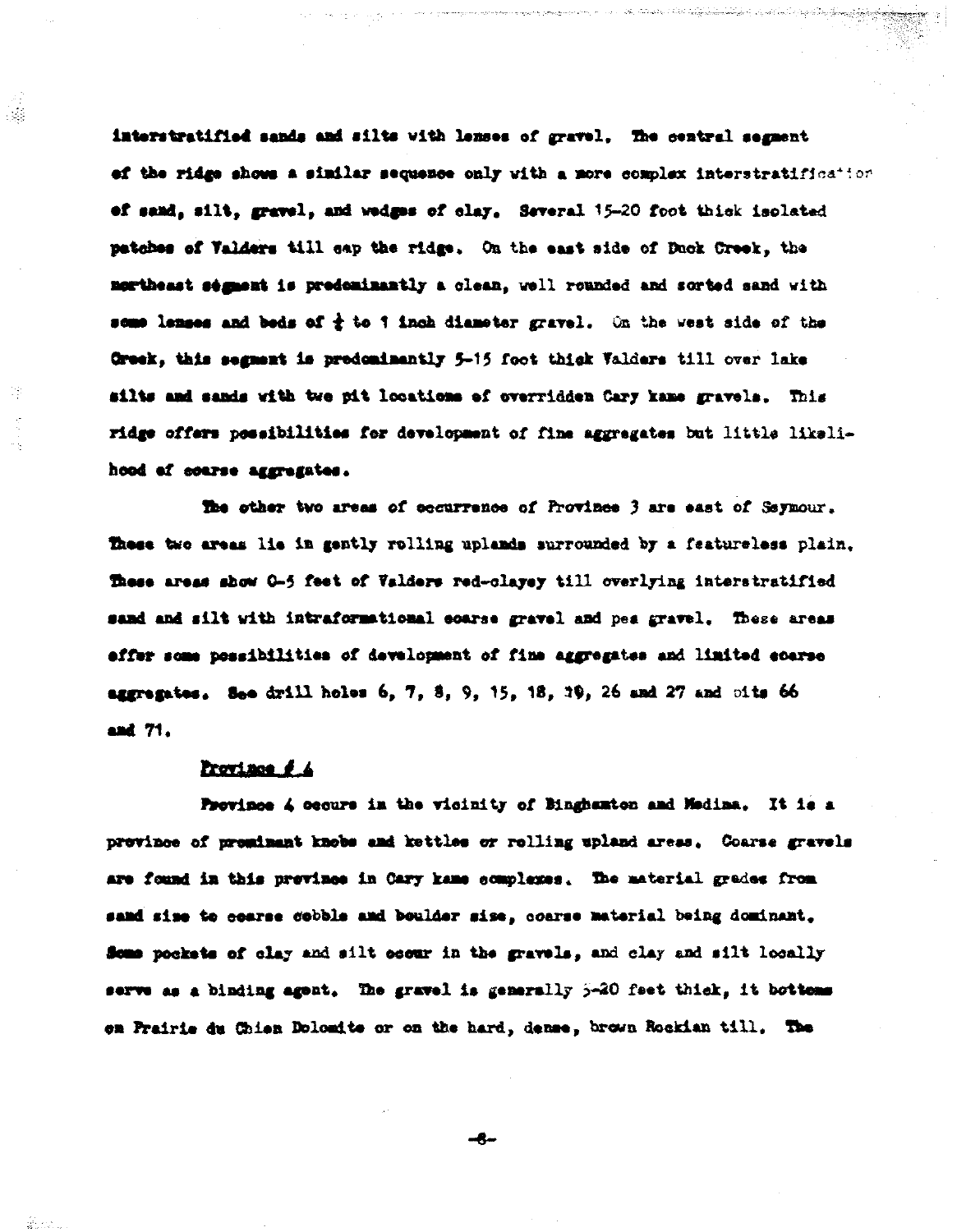gravel generally appears at the surface. This province can provide considerable coarse aggregate. See pits 22, 5-4 and 92.

## Prevince # 5

Province 5, two miles east of Now London, is a broad, gently rolling upland region. Trempealess and Franconia sandstone outerop or lie below 20 feet of loome sand. These sandstones have beds of clean, white sandstone, yellow samdstone, and grayish green glauconitic very fine-grained sandstone. They are generally well serted and well rounded. This province offers good sites for sand pit or quarry development if very fine aggregates are needed. See drill bole 33 and più 8-9.

## Province #6

Province 6, in the vicinity of New London and Stephensville, is characterized by gently rolling topography. It consists of lake beaches and other shore features containing medium-grained sand with frequent lenses and thin beds of 1 to 2 inch gravel. The sand and gravel generally appear at the surface. This province offers good prospects for fine aggregates. See drill holes 34, 35, 36, 37, 39, and 47 and pits 40, 8-28, and 37.

## Province # 7

This province occurs in the vicinity of New London and in the northwest corner of the county. Occasional dune hills rise above the flat plains. This province is characterised by surface deposits of fine, well sorted and well rounded, wind blown sands everlying fine-grained lake sands and silts. The lake deposits lie on top of hard, dense, clayey till of Care age with 5-10 percent stone, Generally the washed aggragates in this province are too fine for road construction. See drill holes 31, 32, and 38.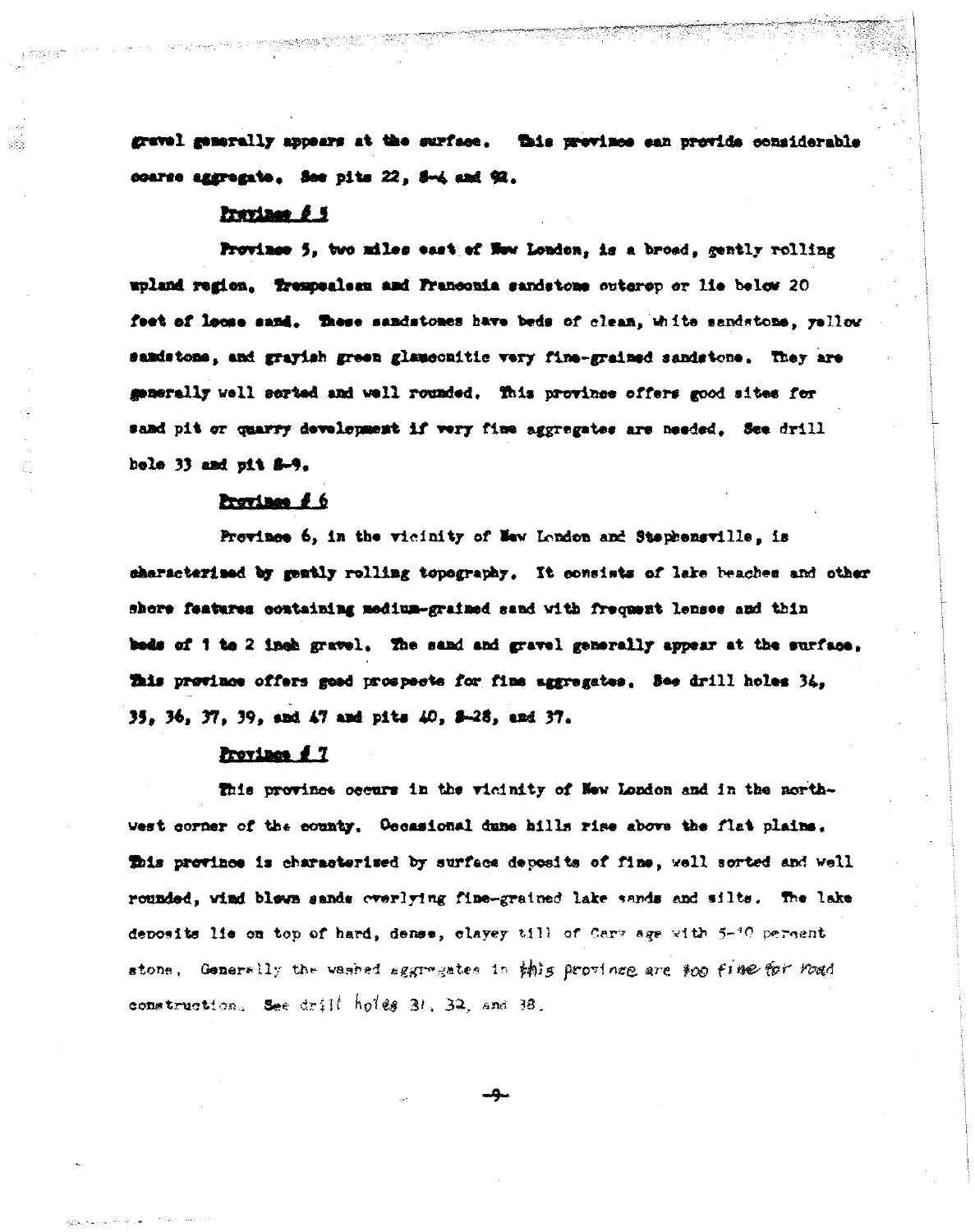## Province *1* 8

Province S extends north from Appleton through the vicinity of Mackville and Hiack Creek up to the North County Line. It is characterised by a prominent upland with relief of 50 feet or more. The upland is pocketed by mumerous knebs and kettles. The material is Cary, stoney, buff to pinkish till. Patches of Valders red till overlie the Cary, Small pockets of washed material also occur. There is little possibility of developing large quantities of fine or coarse aggregates in this province, See drill holes 21, 46, and 56,

## Prevince # 9

Province 9 lies north of the Duck Greek ridge and east of the northsouth extension of County Trunk Highway IX. It is a relatively flat plain. The material is the Valders, red-clayey till. It may be absent or 15 feet or more thick. Beneath the till are lake sands, silts, and clays or Galena Dolomite. There is one locality where the Valders has overridden Cary kame gravels. There is a possibility that more localities like this may exist; however there was no time to explore all features that suggested possible new deposits. There also is a possibility of isolated resistent patches of Galena Dolomite being near the surface. The recommended area to look for buried gravel and bedrook is in the triangle outlined by County Trunk Highway C, State Trunk Highway 54, and the Duck Creek ridge. See drill holes 10, 11, 12, 20, 22, 24. 28,  $\varnothing$ ,  $\varnothing$ , and  $\varnothing$  and pit  $\varnothing$ .

## Province # 10

Province 10, southeast of the Duck Creek ridge, is characterised by gently rolling topography dissected by streams flowing into the Fox River. The material is lake sand, silt, and clay. It may be overlain by i to 20 feet of Valders red-clayey till. The possibility of finding coarse aggregates is

 $-10-$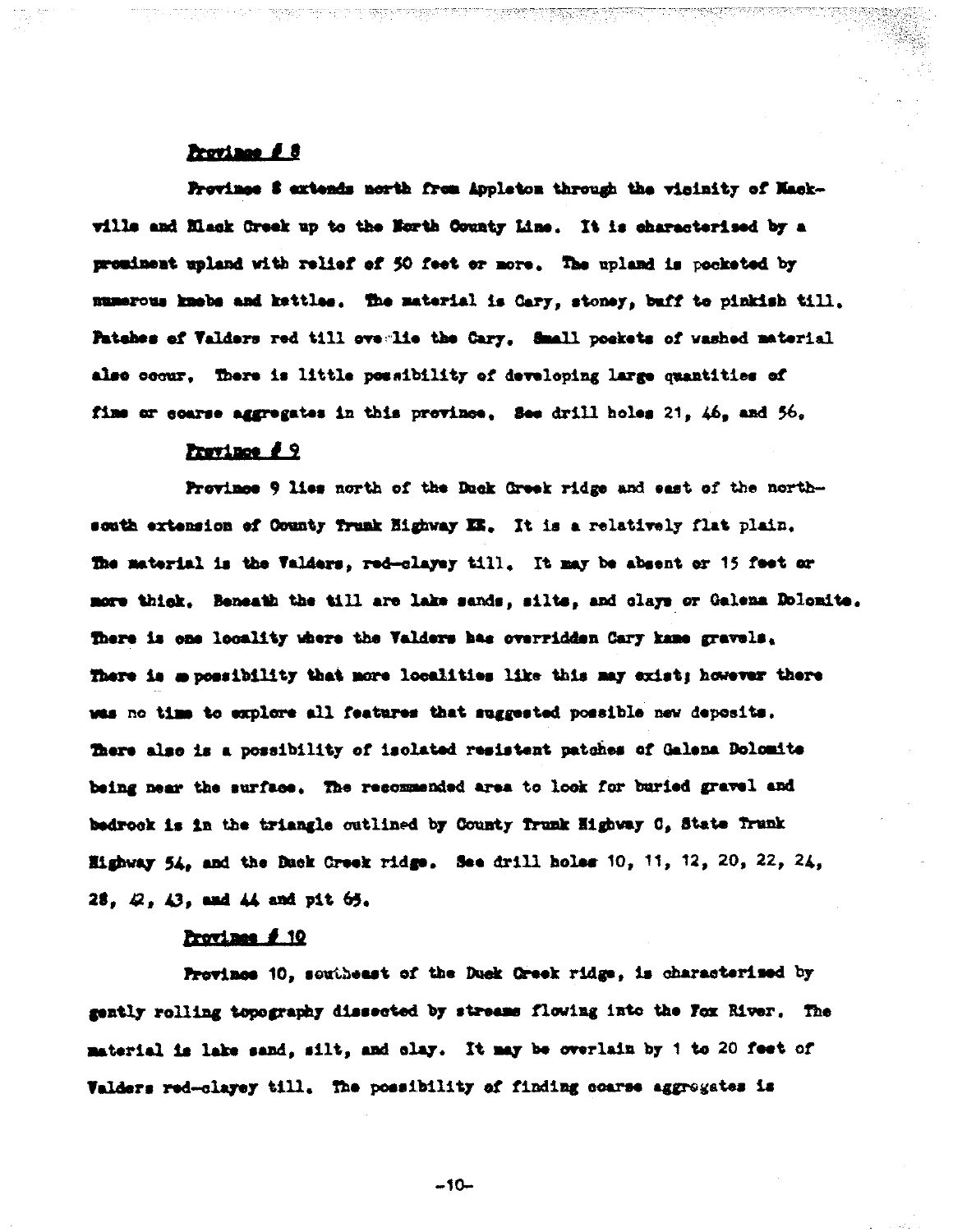remote. Fine-grained aggregates may occur along the flamk of the Duck Greek ridge. Local resistent patches of Galena Bolomite may be near the surface. See drill holes 4, 5, 13, 16, and 17,

#### Province # 11

gi.

Province 11, in the vicinity of Hinghamton and Stepheneville, is characterised by rolling topegraphy. The Sary stoney till is absent or present in thicknesses of 1 to 20 feet. It lies on Prairie du Chien Dolemite. The valleys have lake deposits on top of the Cary, and the uplands have Valders red till on top of the Cary. Some of the Cary till near Provinces 4 and 6 may contain small local pockets of washed material. See drill holes 14, 36, and 55.

#### Province # 12

Province 12. in the vicinity of Mortonville and Medina, has relief of 50 feet or more. Numerous drumlins trend east-west. The stoney buff to pink Cary till is absent or present in thickness of 30 feet or more. In the valleys, lake deposite lie on top of the Cary till, and on the hills, Valders till caps the Cary. There also are patches of wind blown sand in some areas. Local pockets of washed material occur; however, the possibility of developing large quantities of fine or ecarse aggregate is remote. See drill heles 40, 41, 50,  $51.52.53.$  and  $55.$ 

## Prevince # 13

Province 13 is a broad area in the northwest corner of the County. It is characterised by plains with very low relief. Materials include recent alluvium, margh deposits, lake deposits, and in some cases clay till. The water table is at or close to the surface. All materials are too fine for construction aggregates, and the high water table makes development of any deposit difficult.

 $-11-$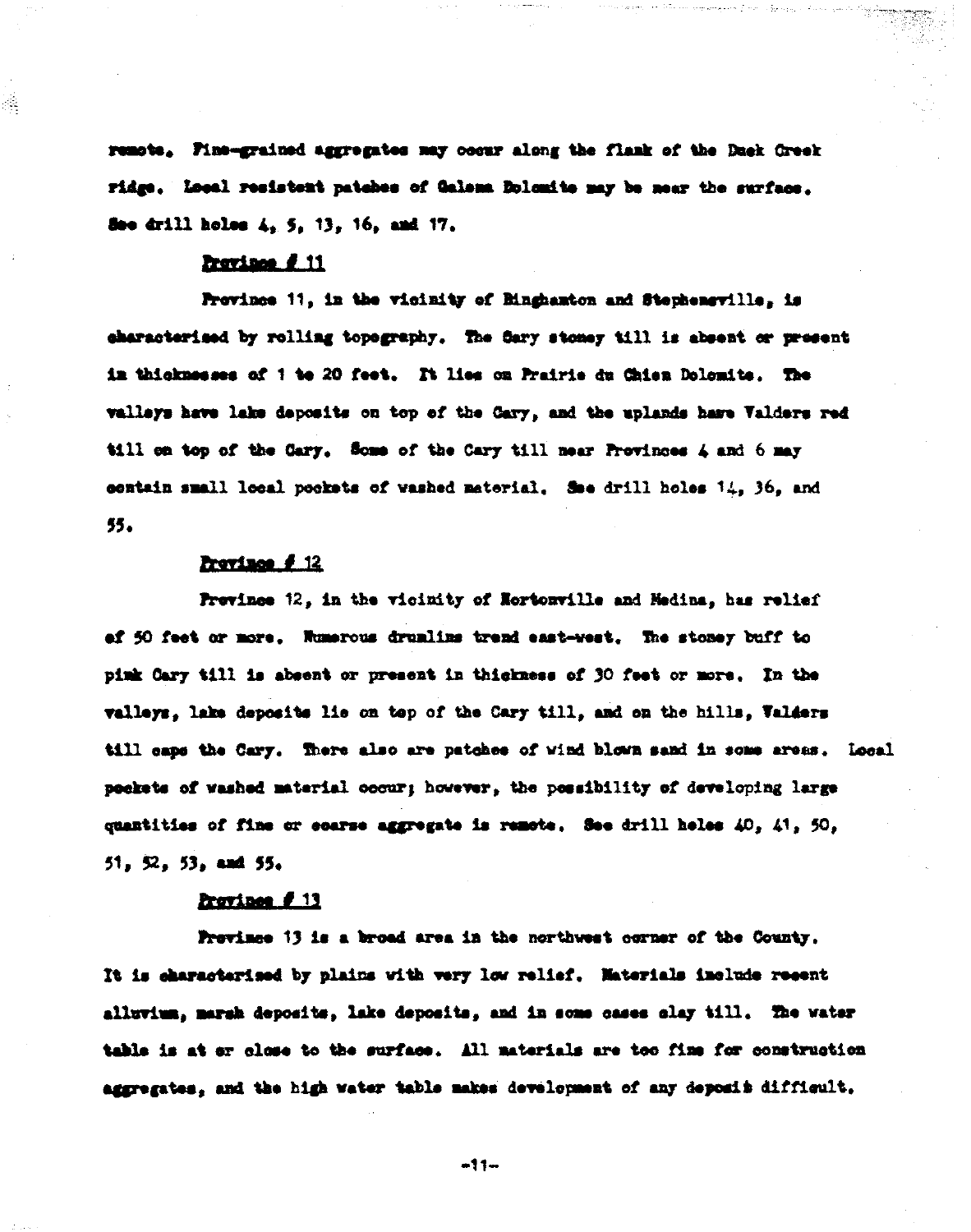See drill heles \$5 and 48.

. Al

## Province # 14

en personal mension y din mension para

Prevince 14 is a special sand province found in the eastern half of the county. Topographically it consists of northeast-southwest trending ridges in the relatively flat Provinces 9 and 10, They are esker ridges (Townites, 1943) with thicknesses of 5 to 38 feet. The sand is too fine-grained for most construction aggregate. See drill holes 1, 2, 3, 23, 25 and 30.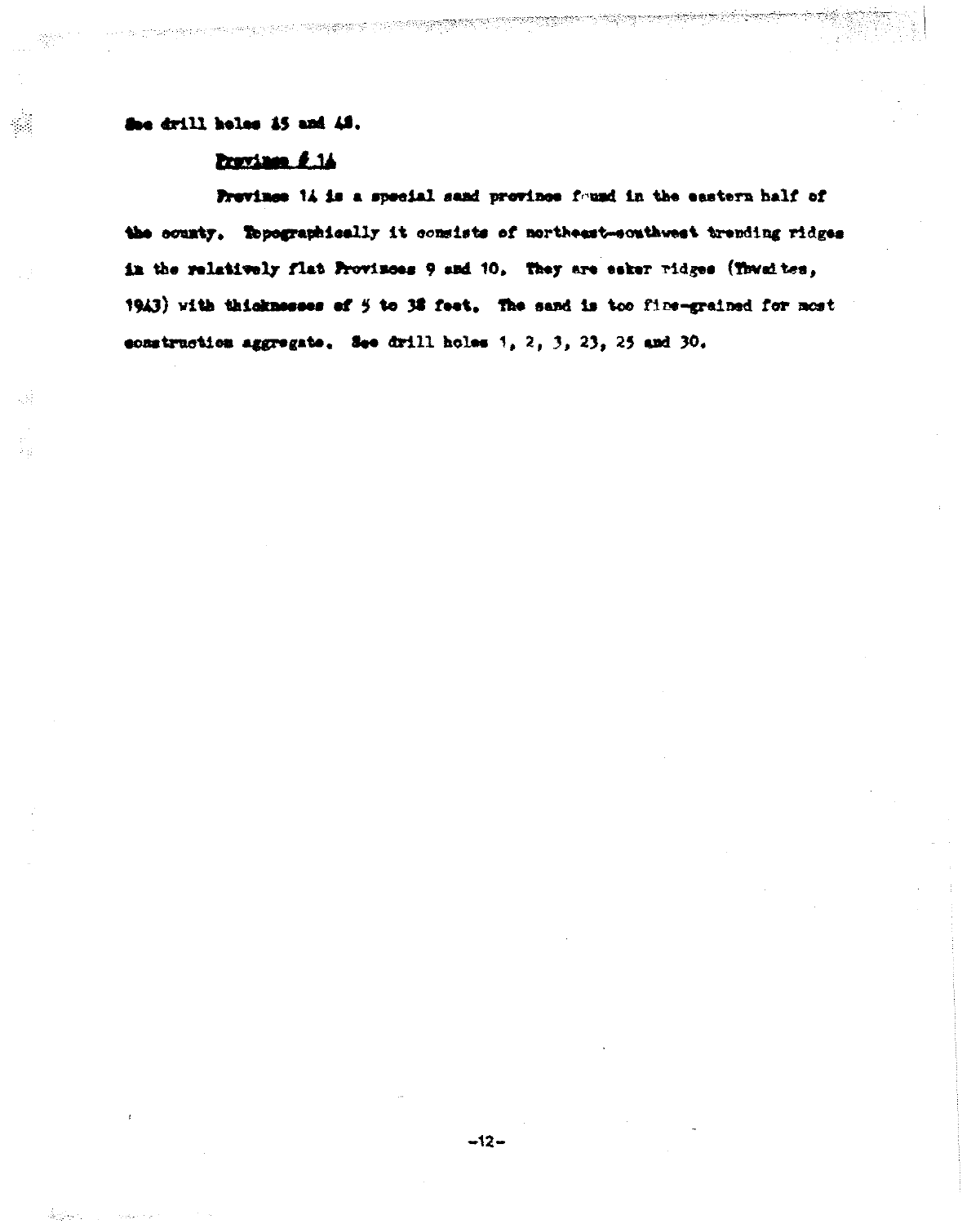## Conclusions

Fourteen materials provinces are distinguished in Outagamie County. Most of these provinces have pits or quarries which have been described in previous Ontagamie County reperts. Ho new deposits of large size were found in this investigation. It is suggested that additional quarry sites for Prairis du Chien dolomite be located in Province 1 and for the Black River-Galema dolomite in Province 2. Province 5 contains large quantities of friable fine-grained Cambrian sandstone. Gravel deposits are limited in Outagamie County; the most favorable province is 4, but some gravel can be obtained in prevince 3. Very fine grained sand was found in provinces 6, 7, and 14. Provinces 8, 9, 10, 11, 12, and 13 in general will provide only fill.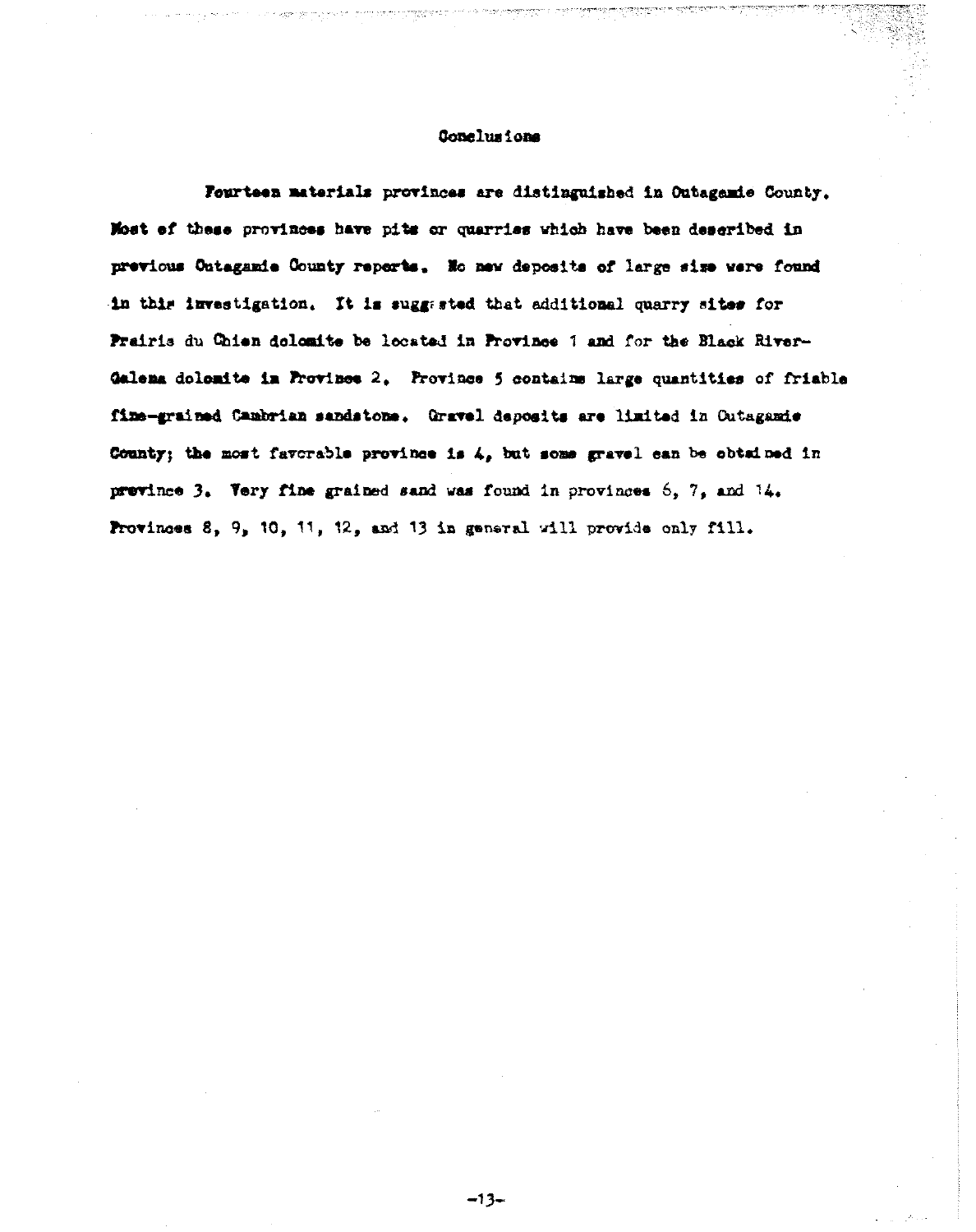## Salacted bibliography

- Estehkiss, W.O., and Steidtmann, E., 1914, Limestone read materials of Wisconsin; Wis. Gool. and Matural History Survey, Bul. 64, 137 p.
- Leroux, E.F., 1957, Geology and Ground Water Resources of Outagamie County, Wisconsin; Geol. Survey Water Supply Paper 1421, 55 p.
- Murray, R.C., 1953, The petrology of the Cary and Valders tills of northeastern Wisconsin; American Jour. Sci., v. 251, p. 140-155.
- Prouty, C.E., 1960, Lower Paleosoic and Pleistocene stratigraphy across central Wisconsin; Mich. Basin Geol. Soc. Annual Field Trip Excursion, 35 p.
- Steidtmann, E., 1924, Limestones and marls in Wisconsin; Wis. Geol. and Natural History Survey, Bull. 66, 208 p.
- Thwaites, F.T., 1943, Pleistocene of part of northeastern Wisconsin; Geol. Soc. America Bull. v. 54, p. 87-144.
- Thwaites, F.T. and Bertrand, K., 1957, Pleistocene geology of the Door Peninsula, Wiscensin; Geol. Soc. America Bull. v. 68, p. 831-880.

 $-14-$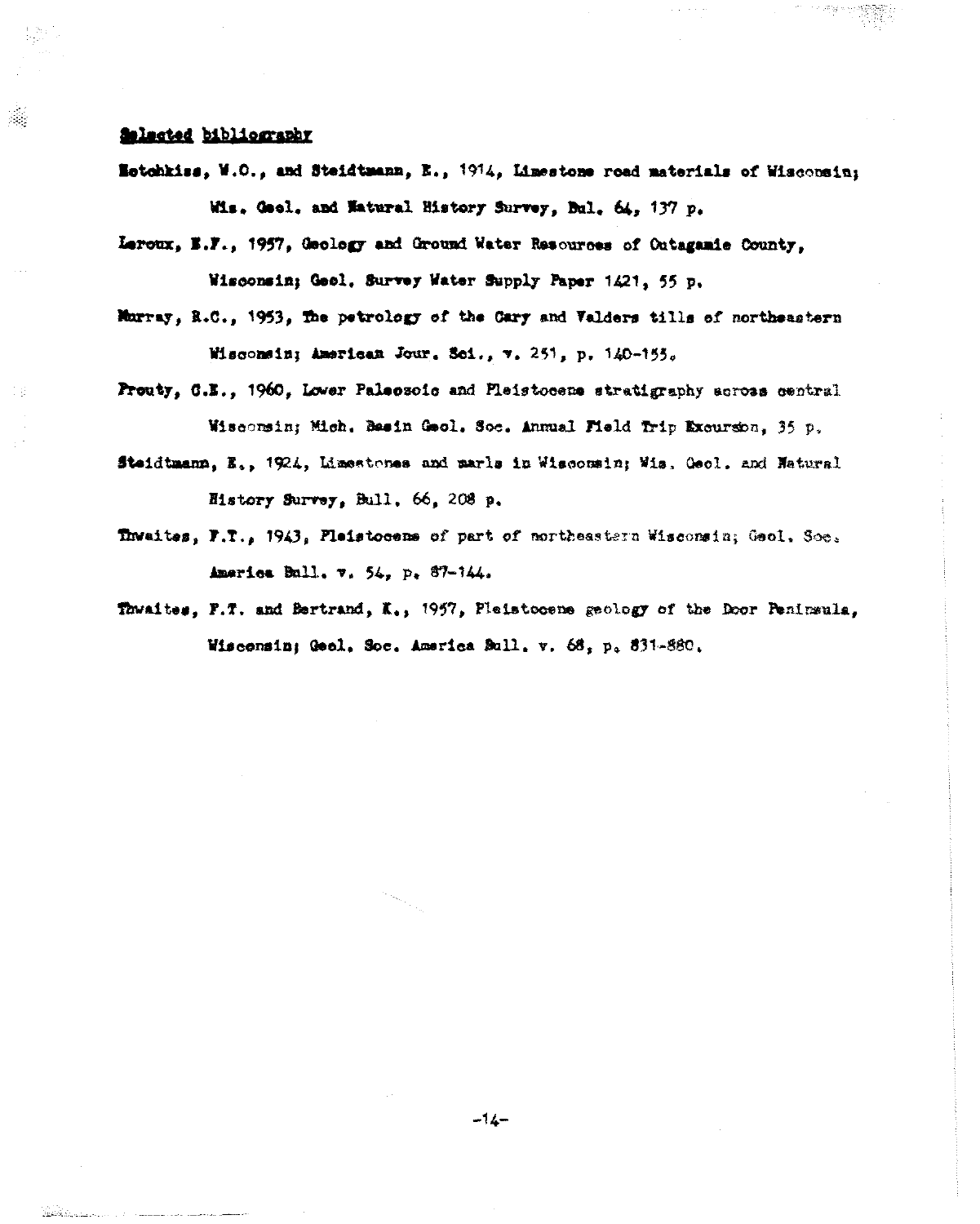APPERDIX 1

alis

المتوافق والمراوي والمتحكم

Drill Holes

Brill Hole 1 Locations Wit, SEt, Sec. 5, T. 21N., R. 19E. Elevation 684 ft.  $\frac{11}{2}$  ft. Sandy soil  $3\frac{1}{2}$  ft. Fine to medium sand, one foot some of clay at  $5\frac{1}{2}$  feet 1} ft. Pine, silty sand 1 ft. Clayey, silty sand 2} ft. Silty sand, water saturated 2 ft. Medium grained, well sorted sand 24 ft. Fine to medium sand Elevation 650 ft. Drill Hole 2 Location: W2, SE4, Sec. 28, T. 22N., R. 19R. Elevation 676 ft. 1 ft. Silty, sandy soil 6 ft. Fine, silty sand 1 ft. Reddish clay, very dense 7 ft. Pine sand 6 ft, Fine sand, water table at base 4 ft. Fine silty sand, some pebbles present Elevation 651 ft. Drill Hole 3 Location: SEt, Set, Sec. 24, T. 23E., R. 18E. Elevation 800 ft. 1 ft. Sandy soil 27 ft. Fine sand 10 ft. Very fine sand Elevation 762 ft. Drill Hole 4 Location:  $\mathbb{E}\left\{t, \ \mathbb{N}\right\}$ , Sec. 35, T. 22N., R. 18E. Elevation 720 ft. 1 ft. Clay soil 12 ft. Stony red till (Valders) 10 ft, Brown to purple clay (Lake clays) Elevation 697 ft. Drill Hole 5 Location: SE<sup>2</sup>, E2<sup>2</sup>, Sec. 4, T. 22N., R. 19E. Elevation 720 ft. Road out ift, Sandy soil 3 ft. Silt and fine sand Drill hole 2 ft. Silt (local pond deposit) 1 ft. Red clay 1 ft. Elue gray clay  $2$  ft. Stony red till 5 ft. Dense red clay 14 ft. Lake silts, water saturated, angular fragments of dolomite present suggesting nearness to bedrock Elevation 692 ft.

 $\omega_{\rm c}$  ,  $\omega$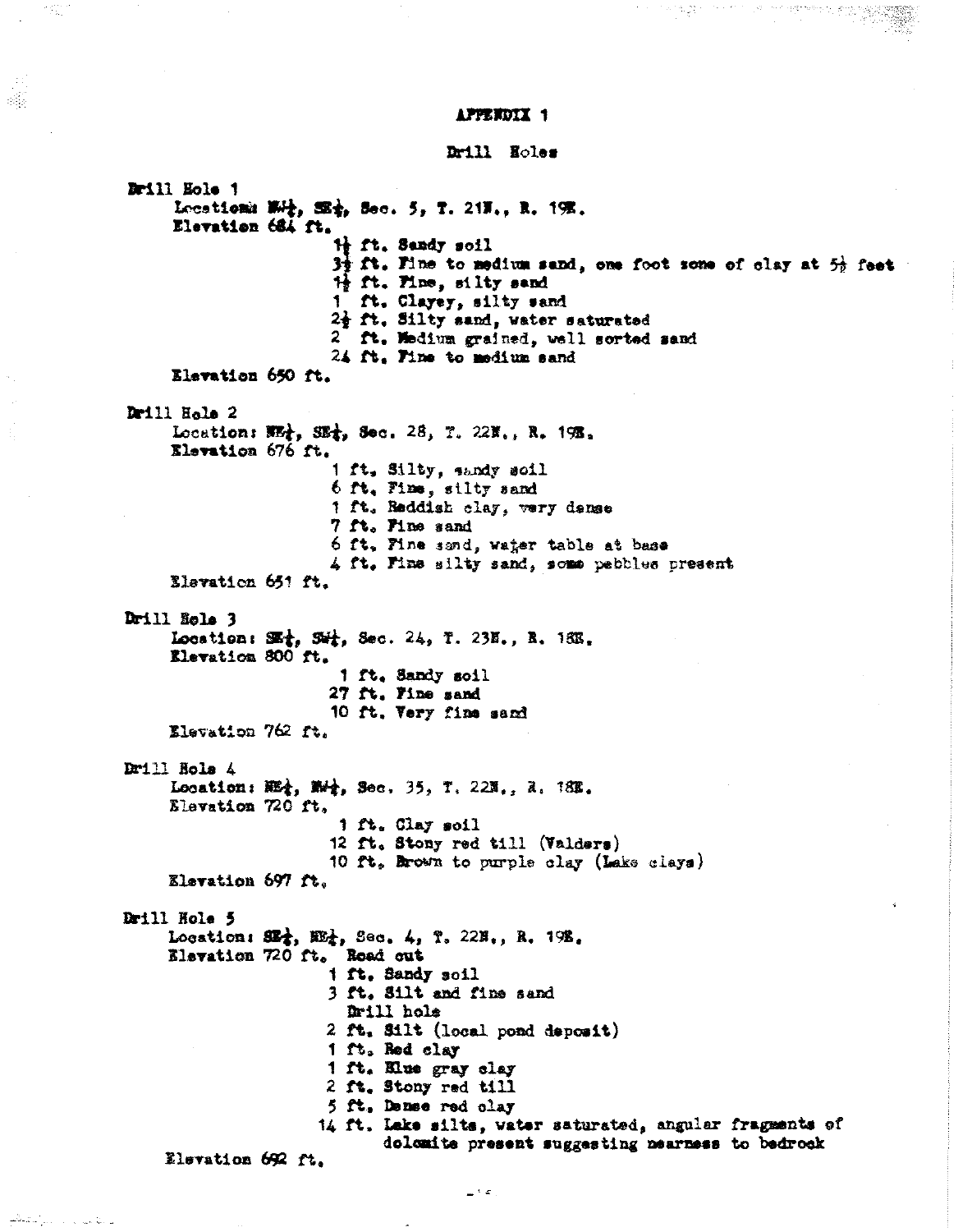Drill Hole 6 Location: E2, SM;, Sec. 16, T. 23H., R. 19E. Elevation 700 ft. 1 ft. Sandy soil 7 ft. Silt 12 ft. Pine, well serted sard 5 ft. Coarse sand 12 ft. Coarse sand, some gravelly mones  $\frac{1}{2}$  ft. Dense reddish brown clay (Cary or Rockian?) Elevation 762% ft. Drill Hole 7 Location: E2, Md, Sec. 17, T. 23N., R. 19R. Elevation 760 ft. 4 ft. Med clay till. some stones (Valders) 7 ft. Silty clay, water saturated 1 ft, Dense grayish brown slay (Cary) Elevation 748 ft. Drill Hole 8 Location: Big, Sig, Sec. 31, T. 23N., R. 198. Elevation 740 ft. 1} ft. Clay soil 4 ft. Red cla. till (Valders) 3 ft. Silty clay in ft. Red clay till, some pubbles 8} ft. Silty brown clay, very dense, some stones (Cary?) Elevation 718% ft. Drill Hole 9 Location: 502, No2, Sec. 25, T. 24N., R. 18N. Elevation 832 ft. 2 ft. Coarse gravel 1 ft. Goarse sandy gravel 4 ft. Gravelly sand 6 ft. Coarse gravel, somewhat silty, estimated 30-35% of the material brought up by suger was over  $\frac{1}{k}$  in size Elevation 819 ft. Drill Hole 10 Location: Shi, Shi, Sec. 24, T. 24N., R. 18E. Elevation 820 ft. 4 ft. Stony red clay till Elevation 816 ft. Drill Hole 11 Location: SE<sub>4</sub>, SE<sub>4</sub>, Sec. 21, T. 23H., R. 16H. Elevation 811 ft. 6 ft. Stany red clay till Elevation 807 ft.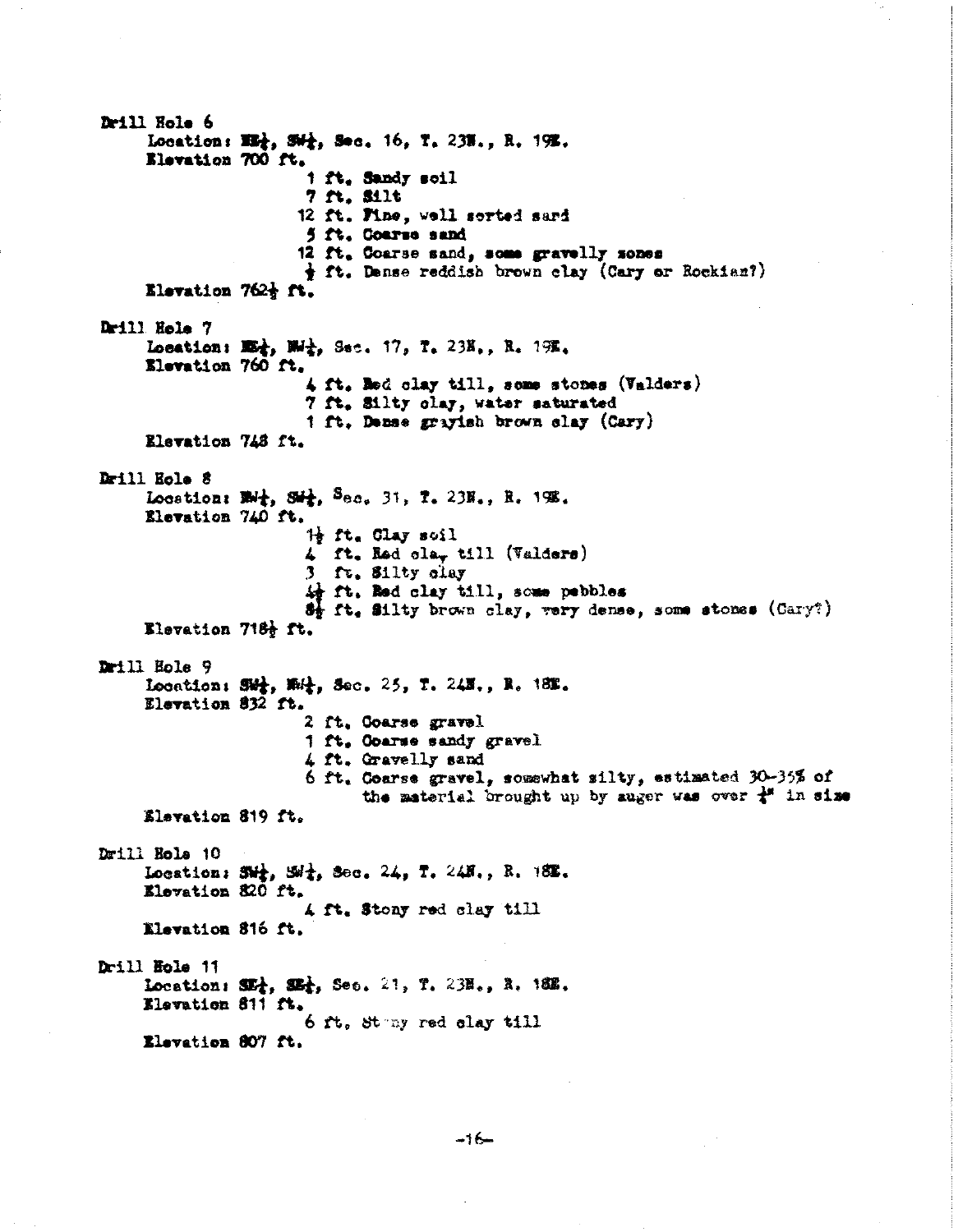Drill Nole 12 Location: N+2, N+2, Sec. 24, T. 23N., R. 18N. Elevation 765 ft. 12% ft. Red Clay till (Valders) Elevation 752} ft. Drill Hole 13 Location: SM2, SM2, Sec. 28, T. 22N., R. 16%. Blavation 752 ft. 1 ft. Clay soil 11} ft. Red brown clay, some stones Elevation 739% ft. Drill Hole 14 Location: SE<sup>1</sup>, SE<sup>1</sup>, Sec. 35, T. 22N., R. 17E. Elevation 830 ft. 1 ft. Clay soil 184 ft. Red brown clay, some stones Elevation 8112 ft. Drill Hole 15 Location: SE<sup>1</sup>, No<sup>1</sup>, Sec. 21, T. 22No. R. 15%. Elevation 754 ft. 1 ft. Sandy silty soil 3 ft. Fine sand *i*ft. Red clay 13 ft. Lake silts, brownish gray Elevation 736 ft. Drill Hole 16 Location; SEA, Sec. 3, T. 21H., H. 18H. Elevation 720 ft.  $1$   $\mathbf{f}$ . Clay soil 13} ft. Red clay till, some stonew (Valders) Elevation 706g ft. Drill Hole 17 Location: Wit, Mb, Sec. 19, T. 22N., R. 195. Elevation 720 ft. 1 ft. Clay soil 11 ft. Red brown stony clay Elevation 708 ft. Dwill Holm 18 LOCK CLOSE 腳邊。節優。 Selly 77. 『 《編集》 17. 18%。 di vation 396 /t.  $\sim 1.5$  . 第10年に (5) (19) (19) (19) (19)  $T = 250 - 30000$ 1 It. Silty samd 2} ft. Silty gravel

广培员研修管

トラストラール 陰険階級を持ったかした。

Elevation 822}  $f$ t.

"哈顿呢?""不了?"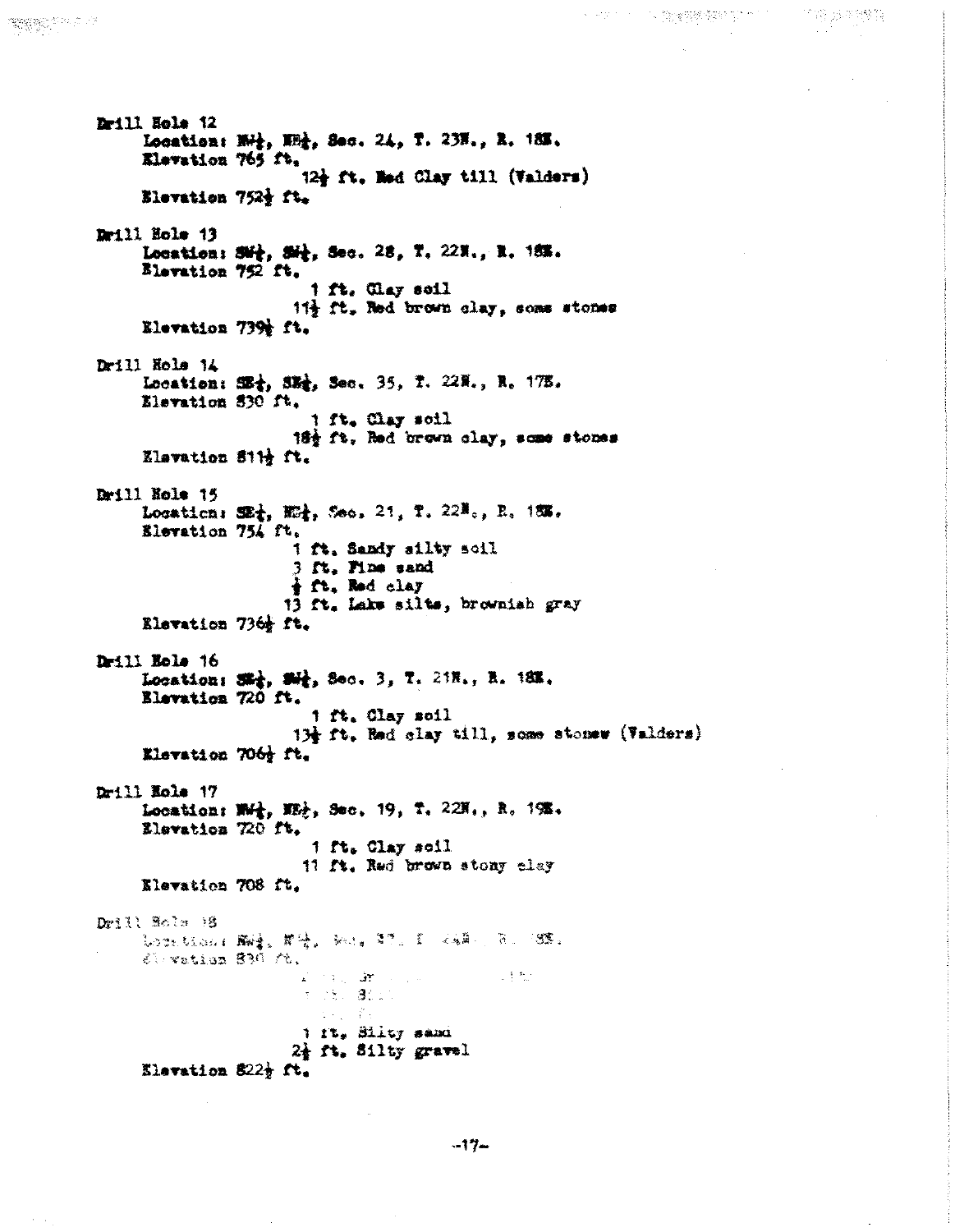Drill Holm 19 Location: Not, Not, Sec. 29, T. 23N., R. 19E. Elevation 720 ft. 3 ft. Silty sand 3 ft. Silt with several thin clay beds 1 ft. Silty sand 17 ft, Pine, well sorted sand 18 ft. Interbedded silty sand, sand, gravel, and pea gravel Also a stony buff to red clay at the base (Cary or Rockian?) Elevation 678 ft. Drill Hole 20 Location: EE;, EF;, Sec. 31, T. 23N., R. 18E. Elevation 810 ft. 11 ft, Red clay till, some stones (Valders) 14 ft. Water saturated silt Elevation 7974 ft. Drill Nole 21 Location:  $\mathbb{R}$ ,  $\mathbb{R}$ , Sec.  $\mathcal{V}$ ,  $\mathcal{V}$ ,  $\mathbb{R}$ ,  $\mathbb{R}$ ,  $\mathbb{R}$ ,  $\mathbb{R}$ , Elevation 790 ft. 11 ft, Red clay till, some stones 1} It. Brown clay till, very few stones Elevation 777} ft. Drill Hole 22 Location:  $III_1$ ,  $III_2$ , Sec. 1, T. 23N., R. 17E. Elevation 800 ft. 10 ft. Red clay till, some stones (Valders) 2 ft. Brown clay (lake deposit) 2 ft. Greenish brown clay 1 ft, Gray silty sandy clay 1 ft. Black silt, gives a methane odor (organic zone) (Two Greeks bed) tt. Brown silt, water saturated Elevation 7834 ft. Drill Nols 23 Location:  $54\frac{1}{4}$ ,  $52\frac{1}{4}$ , Sec. 4, T. 24N., R. 390. Elevation 770 ft. 5 ft. Silty very sandy gravel 7} ft, Red clay till, some stones (Valders) Klevation 7572 ft. Drill Hole 24 Location:  $\overline{m}$ ,  $\overline{m}$ , Sec. 1, T. 232., R. 18E. Elevation 760 ft. 7 ft. Bed clay till, some stones (Valders) Elevation 753 ft.

in gayan.

$$
f_{\rm{max}}
$$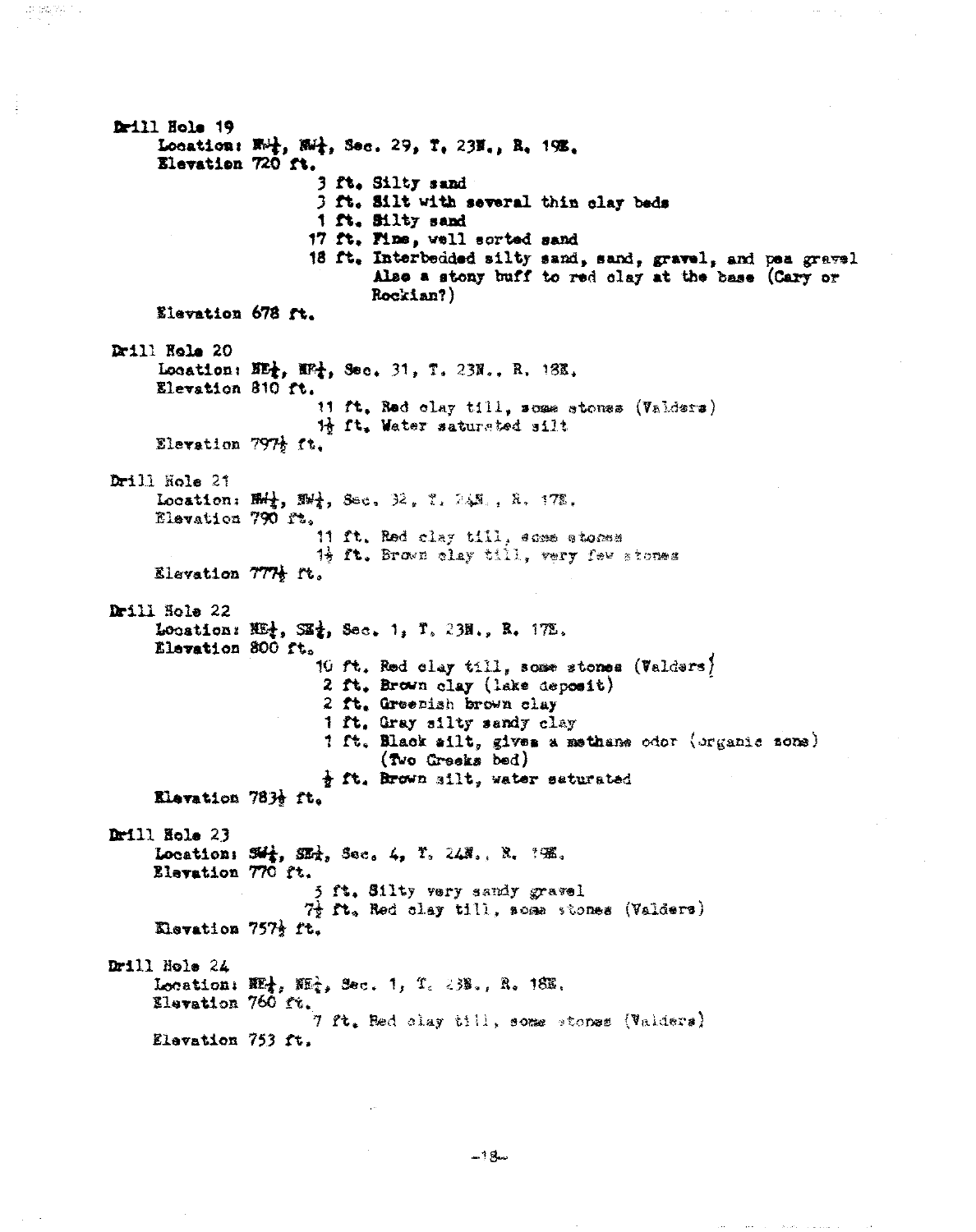Drill Hole 25 Location:  $55\frac{1}{3}$ ,  $5\frac{1}{2}$ , Sec. 36, T. 24H., R. 17H. Elevation 780 ft. 2 ft. Silty sand 5 ft, Silt 7 ft. Pine silty sand, water saturated 4 ft. Medium grained sand, water saturated 1 ft. Gray clay, souple little pieces of wood included 2 ft. Silty stony red brown clay (Cary) 1 ft. Hard very dense, stony, red-brown clay Elevation 757+ ft. Drill Hele 26 Location: SE2, SE2, Sec. 35, T. 23N., R. 18E. Elevation 750 ft. 5 ft. Hed clay till, some stones (Valders)  $H$ ,  $H$ ,  $H$ lty sand Elevation 741+ ft. Drill Hole 27 Location: SE<sub>T</sub>, EE<sub>T</sub>, Sec. 9, T. 23H., R. 19E.<br>Elevation 740 ft. Top of gravel pit face 8 ft, Red clay till, stones 10% (Valders) 8 ft. Interbedded medium to coarse grained sand and pea gravel (sand predominating), stones and pebbles range from  $\pm$  to 4 inches in diameter, red clay till balls are present Drill hole 4 ft. Pea gravel, pebbles range from  $\frac{1}{4}$  to  $\frac{1}{2}$  inches in diameter 16 ft. Interbedded water saturated silty clay and sand which bettemed in a hard dense stony brown glay to hard to penetrate Elevation 704 ft. Drill Hole 28 Location:  $M_{\tau}$ ,  $M_{\tau}$ , Sec. 8, T. 24H., R. 18E. Elevation 885 ft. 6 ft. Red clay till, stones present Elevation 878} ft. Drill Hole 29 Location:  $\mathbb{E}\{\frac{1}{2}, 5\}$ , Sec. 18, T. 24N., R. 18E. Elevation 890 ft. 7 ft. Red clay till, stones present Elevation 883 ft. Drill Hole 30 Location:  $M_{\tau}$ ,  $M_{\tau}$ , Sec. 8, Y. 22H., R. 18E. Elevation 810 ft. 5 ft. Red clay till, stones present 5 ft. Well scrted and well rounded sand  $5$  ft. Silt  $2\frac{1}{3}$  ft. Pine well sorted and well rounded sand Elevation 792} ft.

e).<br>Be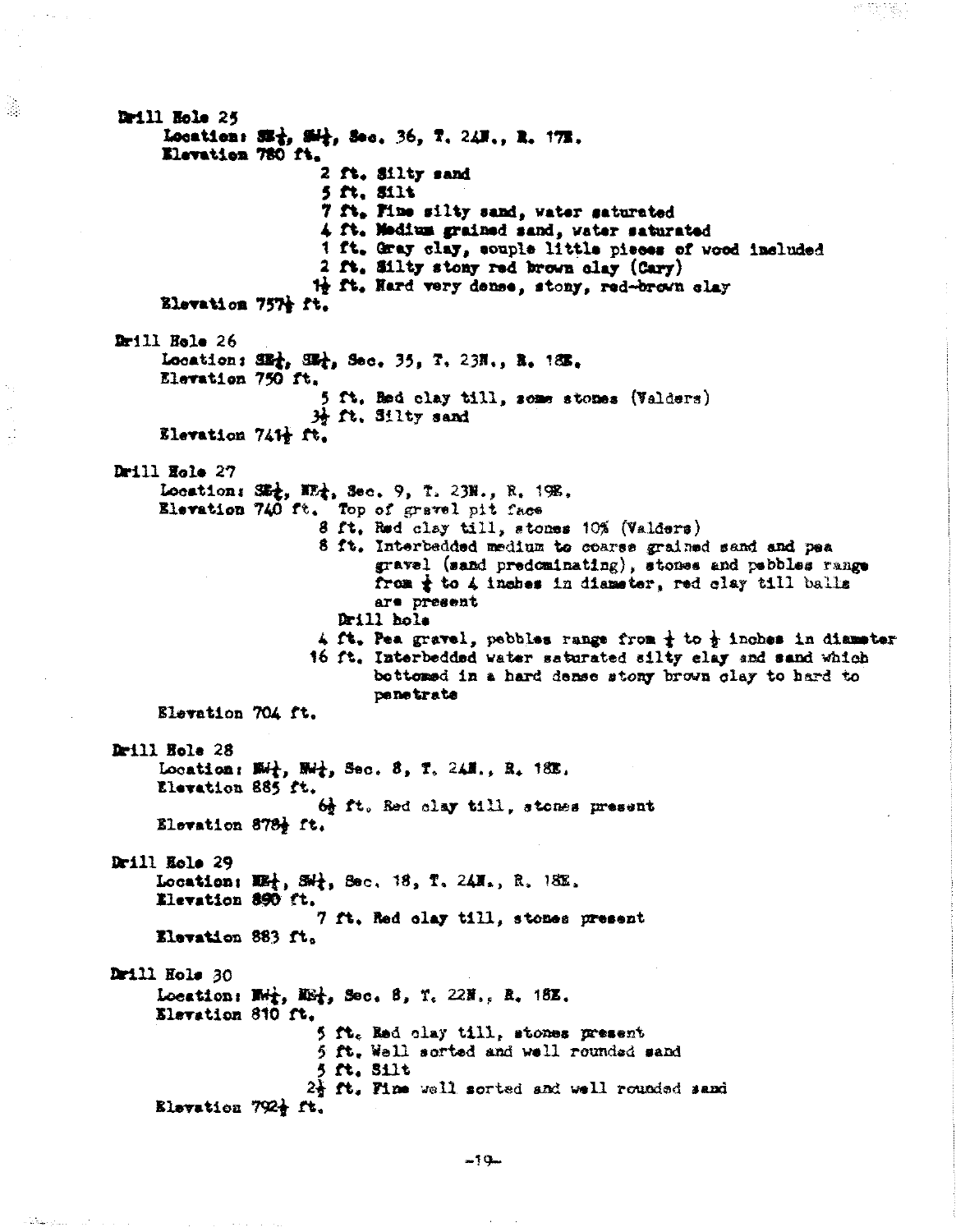Drill Hole 31 Location:  $M_x$ ,  $M_x$ , Sec. 16, T. 22N., R. 15E. 5 ft. Sandy reddish brown clay 7} ft, Hard dense brown clay till, some stones present Drill Nole 32 Location:  $SE_{t}$ ,  $E_{t}$ , Sec. 15, T. 22H., R. 15B. 17 ft. Fine well sorted and well rounded sand 9t ft. Brown clay till, some stones present Drill Hole 33 Location:  $\mathbb{S}^{\mathbb{Z}}$ ,  $\mathbb{E}^{\mathbb{L}}$ , Sec. 3, T. 22H., H. 15E. 3 ft. Sandy soil, mumerous stones Drill stopped by bedrock Drill Hole 34 Location: Ref., Edf., Sec. 15, T. 22N., R. 16E. Read out 10 ft. Fine sand Drill hole 6 ft. Fine well sorted and rounded sand 4 ft. Fairly coarse sandy silty gravel Drill Hola 35 Location: E2, Sit, Sec. 11, T. 22N., R. 16E.  $2\frac{1}{2}$  ft. Fine sandy soil 9 ft. Fine well sorted and rounded sand 2 ft. Silt, water saturated 4 ft, Hard dense brown elay, somewhat silty and stony Drill Hole 36 Location: St., E2}, Sec. 34, T. 23N., R. 16E. 7 ft. Brown stony clay till 2 ft. 3ilt and clay bound gravel Drill Hole 37 Location:  $\mathfrak{W}_1$ ,  $\mathfrak{W}_2$ , Sec. 18, T. 231,, R. 151. 1 ft. Rrown sandy soil 1 ft, Gravelly sand 2 ft. Sandy gravel, pebbles up to the inches in diameter 3 ft. Coarse gravel, pebbles up to 4 inches in dismeter Drill Hole 38 Location:  $\mathbb{R}\rightarrow \mathbb{R}$ ,  $\mathbb{R}$ , Sec. 8, T. 24N., R. 16N. 10 ft, Fine well sorted and rounded sand  $7\frac{1}{2}$  ft, Interbedded sand, silt, and clay Drill Hole 39 Location: 34:, 32:, Sec. 6, T. 233., R. 15. 8 ft. Fine well sorted and rounded sand 18 ft, Hard compacted silt

도둑

i sheagan - it crim

-20-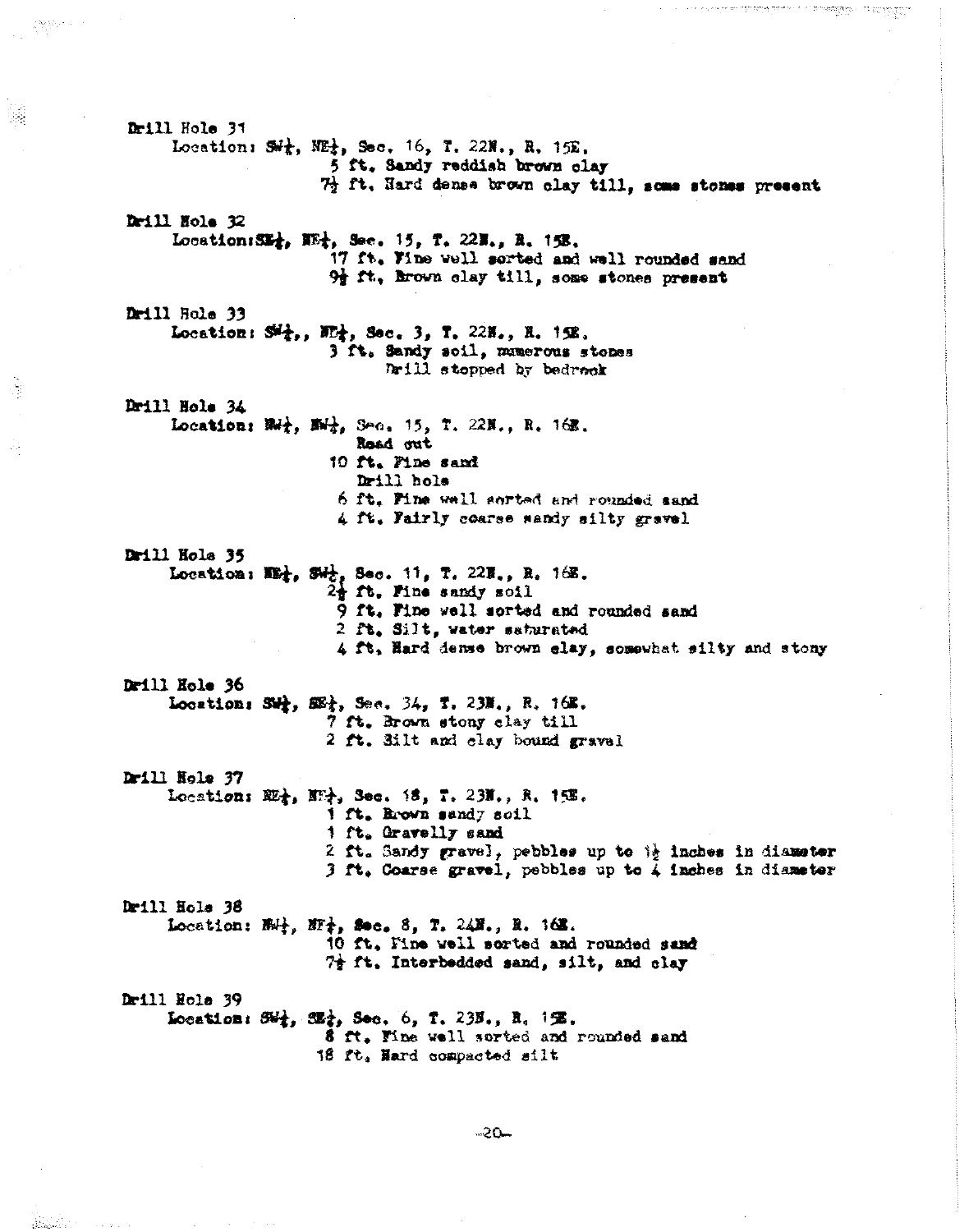Drill Hole AO Location: SE<sub>1</sub>, NE<sub>1</sub>, Sec. 25, T. 22M., R. 14E. 3 ft, Pine well sorted and rounded sand  $3\frac{1}{2}$  ft. Red brown compacted elay till, some stones Drill Hole At Location: E2, E2, Sec. 1, T. 21N., R. 15L. 4 ft. Fine well scrted rounded sand of it. Hard pinkish to brownish stony clay till Drill Hole 42 Location: W., W., Sec. 20, T. 24N., R. 19E. 5 ft, Red lake clays (wet and plastic) 1 ft. Bilt, water saturated 4 ft. Rad clay till, somewhat stony (Valders) Drill Hole 43 Location: E2, M2, Sec. 11, T. 23N., R. 18E. Elevation 765 ft. 6 ft. Red clay till, stony and plastic 2 ft. Silty and simy red clay till Elevation 757 ft. Drill Hole 44 Location: 32, 30%, 3ec. 26, T. 23M., R. 13M. Elevation 755 ft. 3 ft. Silty red lake slay  $3$  ft.  $511t$ ing ft. Fine silty sand, some stones present 2 ft. Stony, buff to grayish, silty elay till (Cary) Elevation 742<sup>h</sup> ft. Drill Nole  $45$ Location: SE<sub>1</sub>, SE<sub>1</sub>, Sec. 30, T. 24N., R. 182. Elevation 765 ft. 2 ft. Fine silty said 3 ft. Swrig silt, water saturated 9 ft. Lenses of si't and stony silty elay bottoming in hard stony brown clay Elevation 771 ft. Drill Hole 46 Location: SE2, M42, Sec. 27, T. 24N., R. 17E. Elevation 375 ft. 10 ft. Red clay till, stones present (Valders) 7 ft. Buff to grayish stony clay till (Cary) 3 ft. Silty stony gray clay till 24 ft. Hard stony red clay till

 $-21-$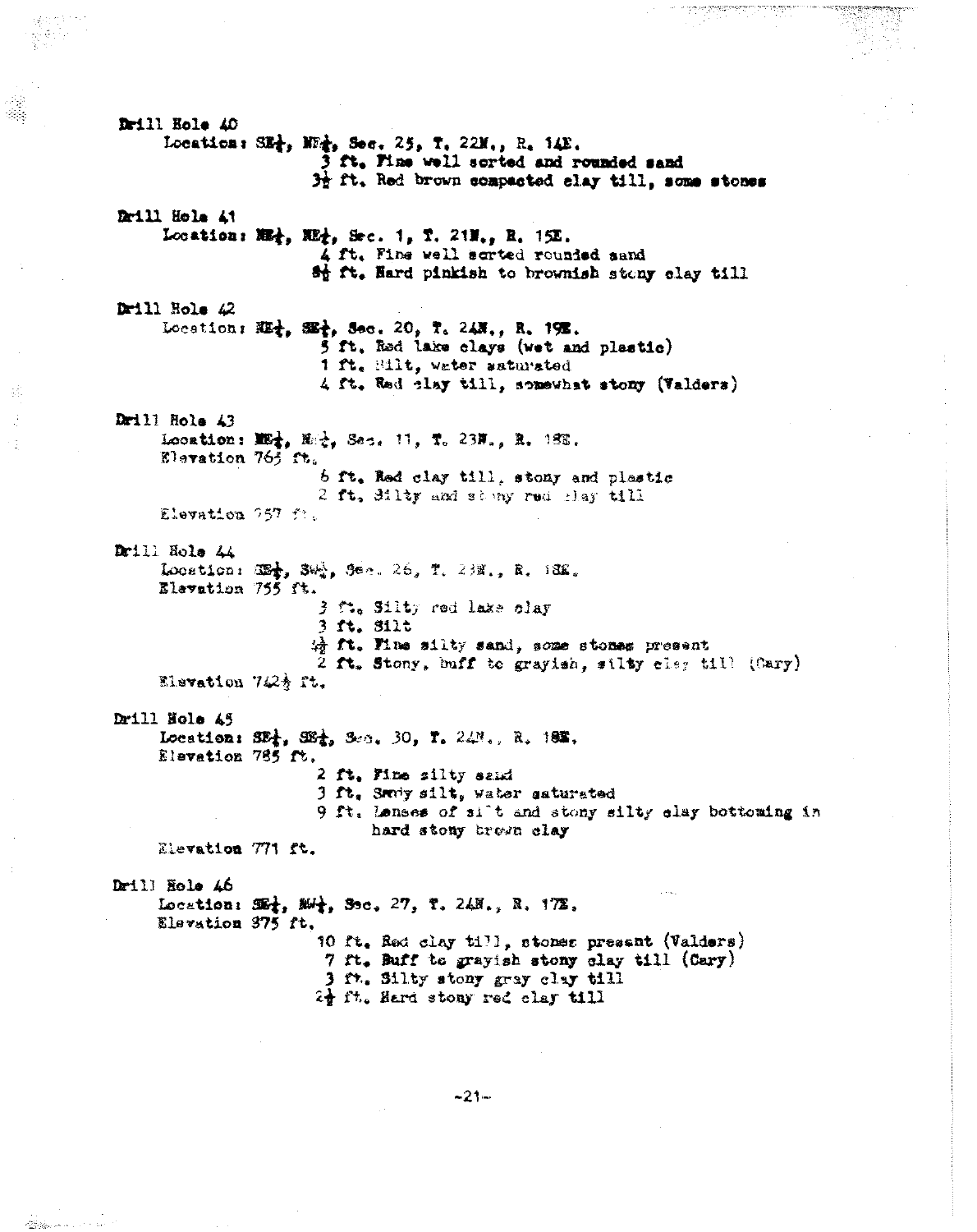Drill Hole 47 Location: NE2, Ne2, Sec. 29, T. 23N., R. 17E. Elevation 810 ft. 14 ft. Fine well sorted and rounded sand 3 ft. Gravelly silty sand Hole bottomed on bedrock Elevation 793 ft. Drill Hole AS Location:  $35\frac{1}{4}$ ,  $5\frac{1}{4}$ ,  $3e$ c,  $17$ ,  $7$ ,  $24$ ,  $R$ ,  $17$ , Elevation 785 ft.  $2$  ft. Silt 5 ft. Fine well sorted and rounded sand, water saturated 10 ft. Gray to buff lake slays, a me sand lenses Elevation 768 ft. Drill Holm 49 Location: SE2, WE2, Sec. 17, T. 22N., R. 17E. Elevation 805 ft. Road out 4 ft. Red clay till (Valiers) Drill kola 3 ft. Red alag till Note bottemed on bedrock (Prairie de Chien) Elevation 796 ft. Drill Hole 50 Location: SW:, SW:, Sec. 17, T. 21N., R. 162. ) ft. Red clay, 5-17% stone content (Valders) 4 It. Silty, very stony, buff elsy till (Cary) Drill Hole 51 Location: MRt, SEt, Sec. 20, T. 21N., R. 16E.  $12\frac{1}{2}$  ft. Red clay till (Valders) Drill Hole 52 Location:  $\mathbb{R}^3$ ,  $\mathbb{R}^4$ , Sec. 28, 7. 21N<sub>a</sub>, R. 16E. 6 it. Silty atomy buif color d circ till 1 ft. Silt 2 ft. Sancy filt i ft. Silty sand 1 ft. Medium grained well sorted and rounded a ni 4 ft, Coarse sand, some  $\frac{1}{4}$  to 1 inch dismeter gravel 12} It. Silty stony till with some lenses of silt, sand, and clay Drill Nole 53 Location:  $RE_7$ ,  $SE_7$ , Sec. 9, T. 21N., R. 19E. Road cut 5 ft. Red clay till Drill hole 3 ft. Buff aton, ci v 8111

is administrativ

 $\mathcal{V}_{\mathcal{A},\mathcal{C}}$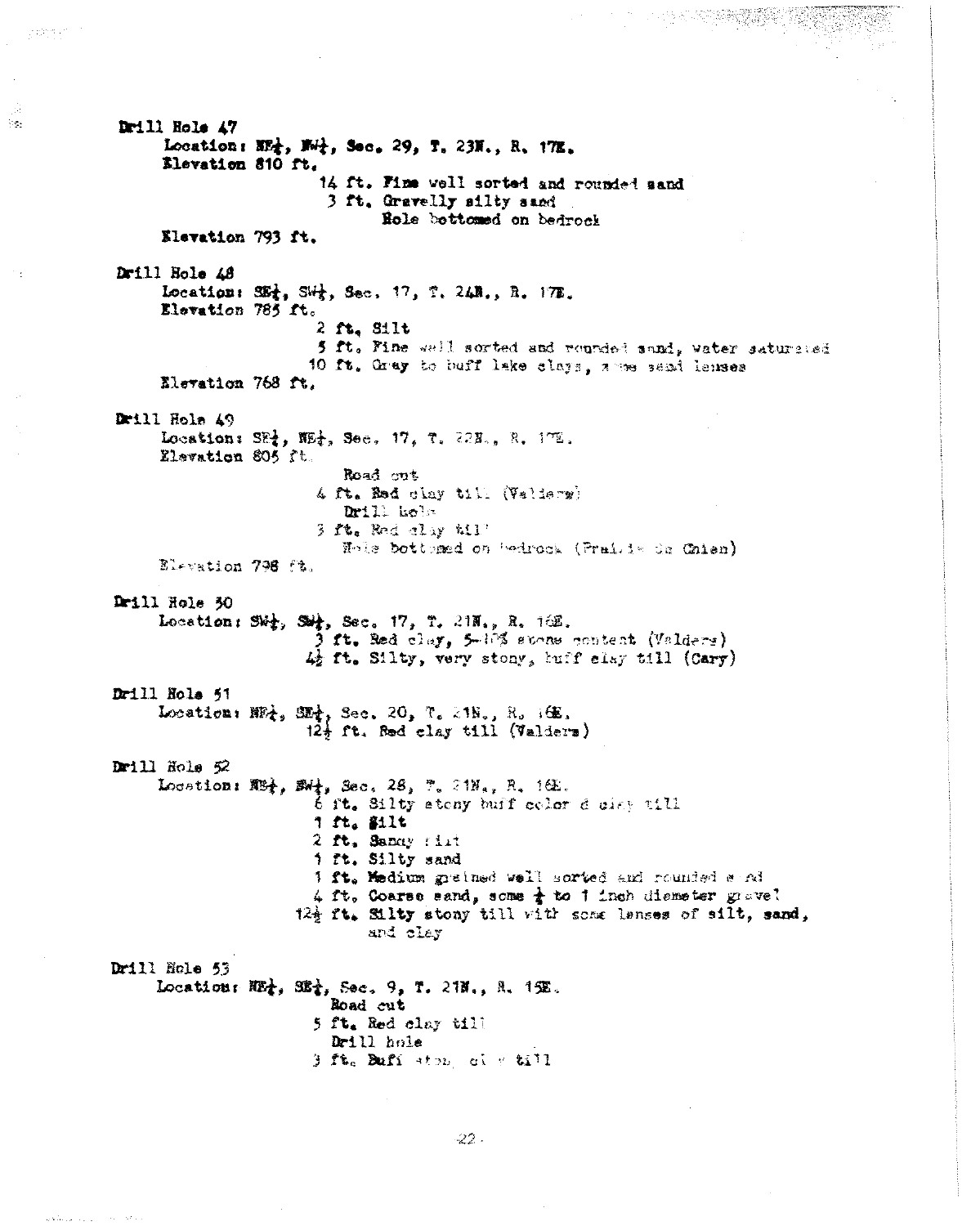Drill Hole 54 Location: 54, Mil, Sec. 21, T. 22M., R. 16E.<br>11 fS. Red clay till, some stones present 11} ft, Gravelly sand (Early Lake Oshkosh beach gravel) Brill Hole 55 Locations Sil, Nil, Sec. 25, 7, 22N., R. 162. 7 ft. Stony red brown clay (lake clay?) Drill Hole 56 Location: Mit, Sit, See. 25, T. 22M., R. 17M. Elevation 850 ft. 5 ft. Red clay till (Valders) 2 ft. Silty, sandy, and stony till 6 ft. Buff to pinkish stony clay till (Cary) 3 ft. Grayish to buff stony till

 $\bigtriangledown_{\mathcal{Q} \times \mathcal{Q} \times \mathcal{M}} \mathcal{Q}_{\mathcal{Q}}(x) \rightarrow \mathcal{Q}$ 

الترابيب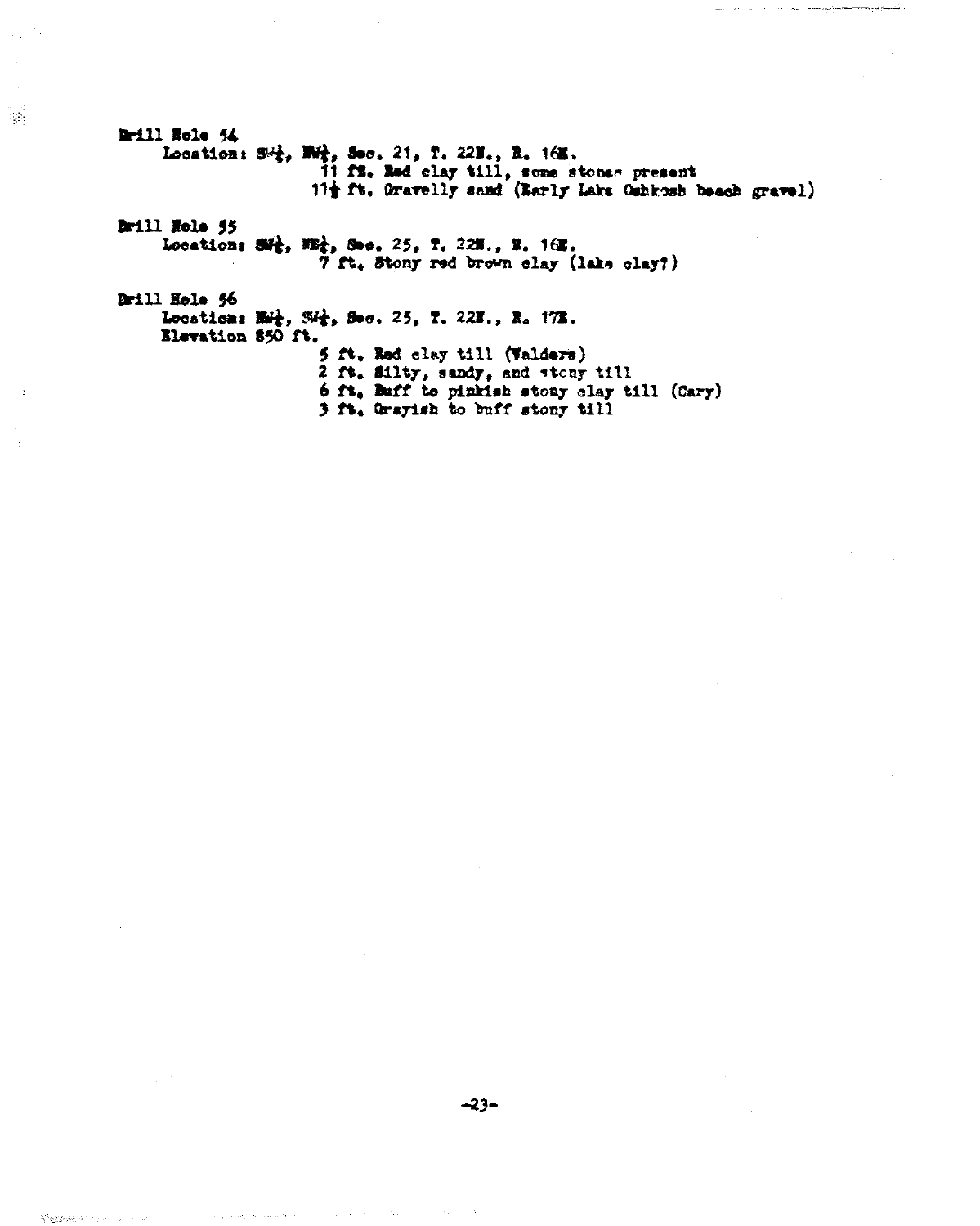#### Appendix 2 Charries and Gravel and Sand Pits

- Lecation: 522, 522, Sec. 17, T. 24N. R. 17E.
- Section: Quarry # 28 Prairie du Chien dolomite
	- 1 ft. Soil and rock rubble
	- 3 ft. Brownish weathered dolomite with numerous small solution esvities, grades into 1 ft, of brown flaggy dolomite at the base
	- 1 ft. Cherty dolomite, bottom 3 inches quite high in chert
	- 1 ft. Flaggy dolomite, beds are 3 inches thick
	- 9 ft. Hard gray brown dolomite, beds average 6 inches in thickness

Charry floor is a dome structure

Location: EW;, SM;, Sec. 30, T. 22N., R. 15%.

Section: Charry # 76 Prairie du Chien dolomite

- 1 ft. Sandy soil and rock rubble
- 3 ft. Weathered brownish dolomite
- 10 ft. Hard brownish dolomite, beds vary from 2 to 4 inches in thickness
- 5 ft, Hard greenish gray dolomite, thin 1 to 3 inch beds, a few green glauconitic shale partings, a dominant some of shale at the base
- 2 ft. Massive hard dolcmite, algal structures present
- 10 ft. Massive to thinly bedded, greenish to brownish dolomite, some shale partings

Location:  $M_{t}$ ,  $M_{t}$ , Sec. 21, T. 22N., R. 18E.

Section: Quarry # 62 Elack Hiver-Galena dolomite

- i ft. Clayey soil
- 3 ft. Thinly bedded shaly buff colored dolomite
- 7 ft, Greenish gray dolomite, less shaly, some biohermal algal structures.
- 1 ft, Grayish to white sandst ne, local unconformity indicated
- 10 ft. Hard bluish gray dolomite
	- Quarry bottoms on a thin ripple marked sandstoms

Location:  $3E_2^1$ ,  $5H_2^1$ , Sec. 16, T. 22N., R. 18E.

Section: Quarry # 87 Black River-Galena dolomite

- 1 ft. Clayey soil and rock rubble
- 5 ft. Slightly weathered buff colored dolomite, beds 2 to 6 inches thick
- 16 ft. Hard dolomite, some beds have shaly partings

Location: 52t, 52t, Sec. 36, T. 24N., R. 18E.

Section: Quarry # 88 Black River-Galena dolomite

- 1 ft. Sandy clay soil and rock rubble
	- 5 ft. Weathered dolomite, buff colored on weathered surface, gray on fresh
	- 1 ft. Soft blue gray shaly dolomite
	- 3 ft. Thinly bedded grayish dolomits
- 1 ft. Soft blue gray shaly dolemite
- 8 ft. Soft dolomits with numerous shaly partings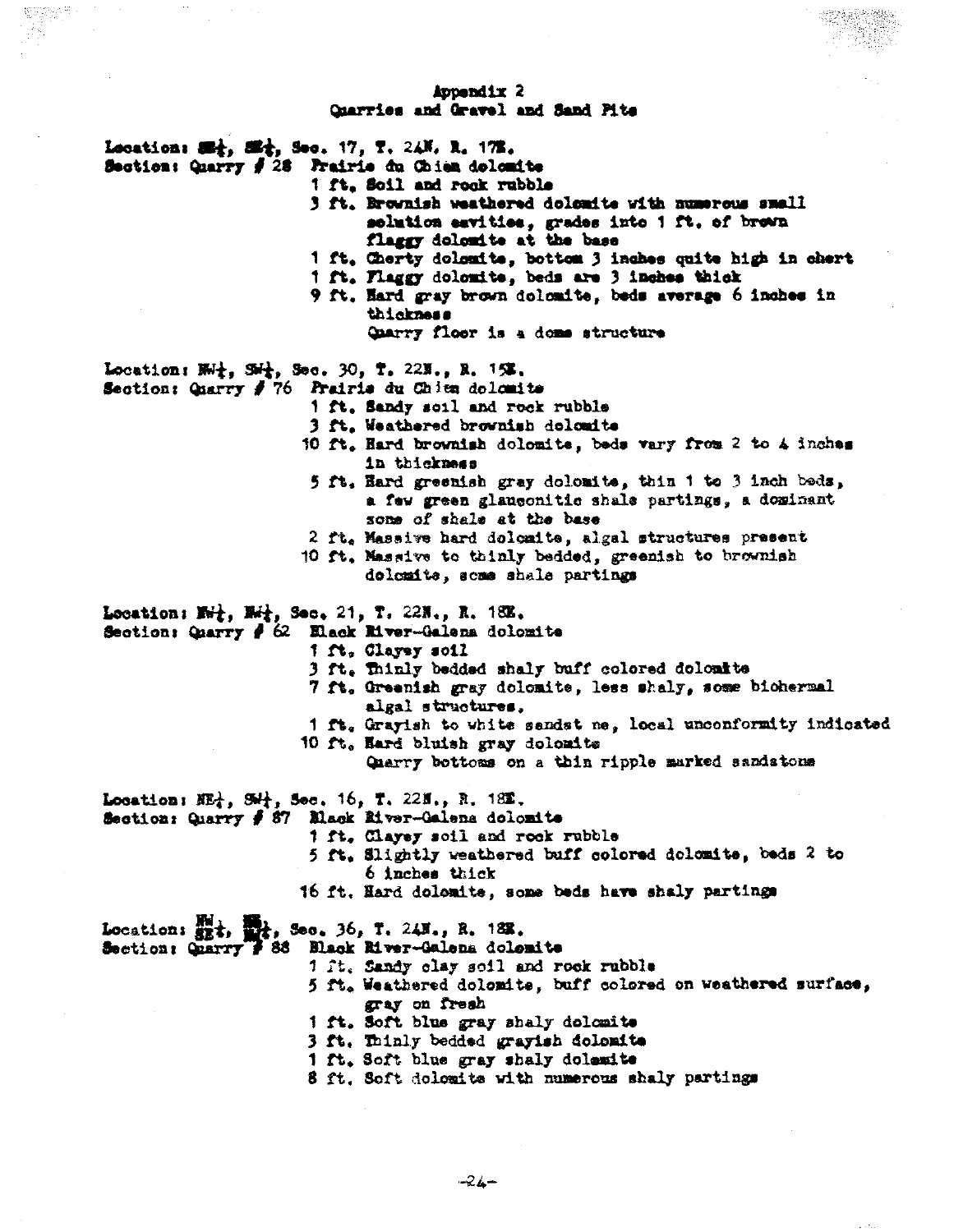Location: W++, SW+, Sec. 31, T. 23N., R. 15K. Section: Gravel Pit # 37 8 ft. Gravel to sandy gravel, pebbles 1 to 4 inches in diameter, grades into sand and pes gravel sones Location: 54, 14, Sec. 15, T. 22N., R. 15E. Section: Gravel Pit # 40 (Section put together from exposures in three pits) 6 ft. Fine wind blown sand 7 ft, Medium lake deposited sand 3 ft. Palsosol, may overlie slay bound gravel or clay or may be absent 3 ft. Clay bound sand and gravel 5 ft. Gravel, coarse angular sand Location:  $\frac{111}{314}$ ,  $\frac{111}{314}$ , Sec. 9, T. 23N., R. 18E.<br>Section: Gravel Pit # 65 North end 10 to 15 ft. Red clay till (Valders) 12 to 1 ft. Coarse gravel, stones range in size from 2 to 10 and 15 inches in diameter, some areas are secondarly cemente? South end 6 to 7 ft. Mettum 1 k+ int 5 to 2 ft. ODerne grave som som in s<mark>ater istie</mark> culture a strame i Locations SEE, Set, Sec. 5, 7, 218., R. 158 Section:  $7.3$ vel Pit  $\beta$  86 tù ft. Red siny till, wariable in thiskwass (Valisce) 15 ft. Sand and x' t; 3 to 1 it leaves of gravel Location:  $\mathbb{Z}/\frac{1}{2}$ ,  $\mathbb{S}/\frac{1}{2}$ , Sec. 32, T. 22N., R. 18E. Section: Gravel Pit # Pi Northwest face 18 ft. Interstratified crosstadded sands and fire gravel. some riav till is found meet the top Mortheazt face W. It. Dirty clay beamd gravel, would seemed, some samdy lensee 10 It. Pine well stratified pond or lake sands South face 3 1t. Hed clay till 10 ft. Dirty poorly sorted gravel, some sand lenses 10 ft. Fine well stratified pond or lake sands and silts Location:  $\mathbb{E}(\frac{1}{4}, \mathbb{N})$ , Sec. 20, T. 21H., R. 16E. Section: Gravel Pit # 81  $2\frac{1}{2}$  ft. Red stony clay soil 5 ft. Fina to mad mm grained same, some lanses of clay 12 ft. Clay bound gravel, coarse to pea gravel

 $-25$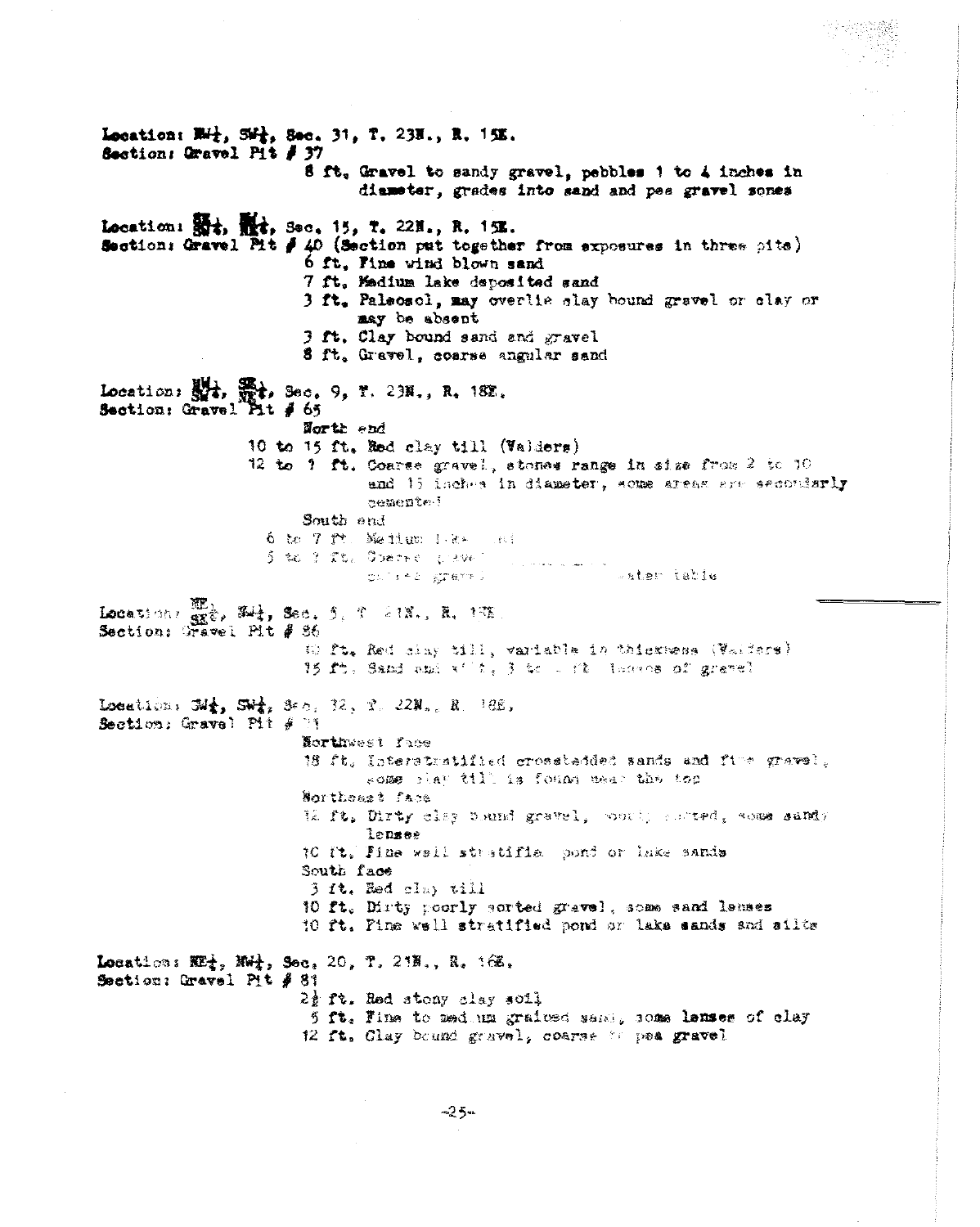Lecation: 22, 22, Sec. 12, 7, 222., 2, 162. Section: Gravel Pit # 92 15 ft. Coarse gravel. 6 to 10 inch dismeter stense, some finer material does cocur Pit floor is composed of a hard red brown till Location: Mil, Sil, Sec. 19, 7. 238., R. 192. Section: Gravel Pit 1 ft. Clay soil 1 ft. Lake clave and silts 10 ft. Red clay till, stony, some lake sediments at base 2 to 6 in. Organic material (Two Creeks forest bed) 1 ft. Red clay 15 ft, Poorly sorted coarse gravel - water table about 20 ft. of gravel Location:  $\mathbb{R}$ ;  $\mathbb{R}$ ; Sec. 31, T. 23N., R. 17E. Section: Sand Pit # A  $\angle$  ft, Thin beds of sand, 1 inch gravel, and  $\frac{1}{4}$  inch gravel Soct. 1 1 ft. Gravel, 1 to 2 inches in diameter 1.5 ft. Pea gravel 3 ft. Clay bound gravel 1.5 ft. Gravelly sand Sect.  $2$ 1.5 ft. Gravel, 6 inch cobbles to  $\frac{1}{k}$  inch pebbles A ft. Fine sand Numerous 1 to 3 foot diameter stones are present Location: 1, 1, 1, 800. 3, T. 22N., R. 1%. Section: Sand Fit's 9 20 ft, Fine well serted and well rounded wind deposited sand A ft. Pine well sorted and well rounded lake deposited sand 11 ft. Eed clay, pebbles present, appears to be a mud flow 2 ft. Lake sands and silts 5 ft. Weathered Franconia sandstone Section may be present between Franconia sandstone and overlying lake sands 2 ft. Weathered silty sandy dolomite 2 ft. Greenish to grayish glauconitic sandstons 7 ft. Fine to medium sandstone Location:  $50\frac{1}{4}$ ,  $50\frac{1}{4}$ , Sec. 11, T. 22N., R. 16E. Section: Sand Pit  $\neq 28$ 20 ft. Fine to medium grained well sorted and rounded send with numerous lemmes of medium sized gravel

۔۔۔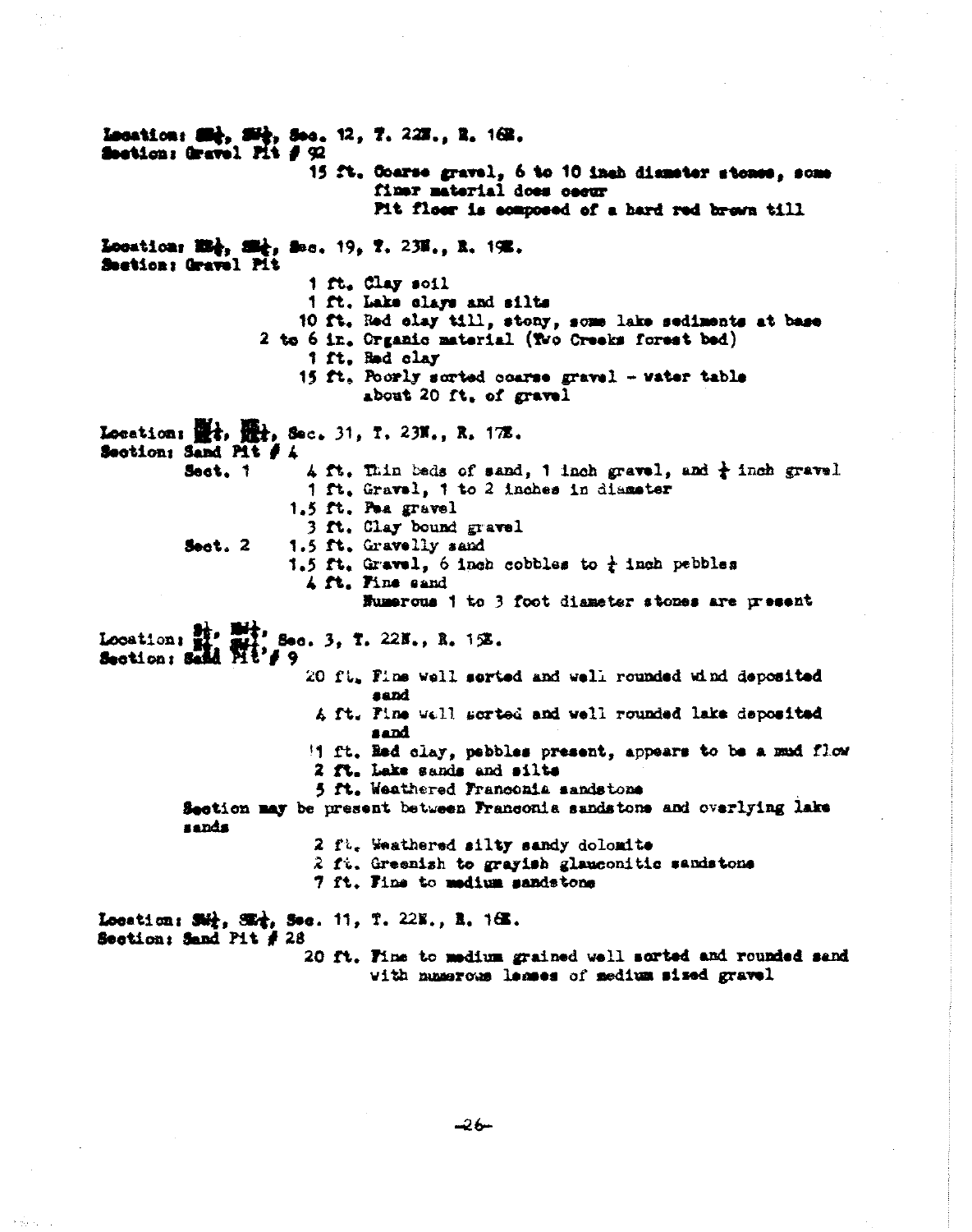#### Appendix 3 Boad Cuts and Natural Exposures

39

a confedência

1. Location: 關金, 歸金, Soc. 21, T. 21H., R. 1%. 15 ft. Buff to pinkish stony till, stone content 20% (Cary) Cut is in an east west trending drumlin 2. Location: Sir, Sir, Sec. 31, T. 22N., R. 152. 5 to 10 ft. Fine wind blown sand, everlies Frairie du Chien dolemite 10 ft, Buff colored weathered dolomite (Prairie du Chden) Estimated thickness is 25 to 30 ft. 3. Location: MHz, SWg, Sec. 34, T. 22N., R. 158. 6 ft. Pine well sorted and rounded dune sand 4. Location: SMt, Not, Sec. 18, T. 21N., R. 15%. 10 ft. Buff colored weathered dolomite (Prairie du Chien) Exposed in a NF-SW trending scarp 5. Location: Bdz, Bdz, Sec. 28, T. 22N., R. 1弦. 10 ft. Messive light gray dolomite 4 ft. Thin and irregularly bedded dolomite, reddish brown, ecaid ai olitico 4 ft. Massive light gray to brown dolomite, some sandy lenses 6 ft. Massive dolomitic sandstone 6. Location:  $\mathbf{E}$ ,  $\mathbf{E}$ ,  $\mathbf{E}$ , sec. 6, T. 24, R. 162. 8 ft. Fine well sorted and rounded sand, dune sand 7. Location:  $M_1$ ,  $M_2$ , Sec. 33, T. 22, R. 16E. 8 ft. Buff to pinkish stony clay till, stone content 20%  $(cary)$ Exposed in a east-west trending drumlin 5. Location: ME;, SE;, Sec. 16, T. 22N., R. 16E. 6 ft. Buff to pinkish stony clay till, stone content 20%  $(**cary**)$ 9. Location: SE<sub>1</sub>, SE<sub>1</sub>, Sec. 10, T. 24N., R. 17E. 12 ft, Buff eclored stony silty clay till, some gravel, sand, and silt beds and lenses are present, i to 2 foot diameter boulders are present, stone content  $20$  (Cery) 10: Location: S章, 丽春, Sec. 27, T. 24M., R. 12M. 2 ft. Silt. local pond deposit 7 ft. Red clay till, somewhat stony (Valders) 11. Location: E2:, E2:, Sec. 30, T. 24N., R. 18E. 6 ft. Red clay till (Valders)

Bedrock is believed near the surface